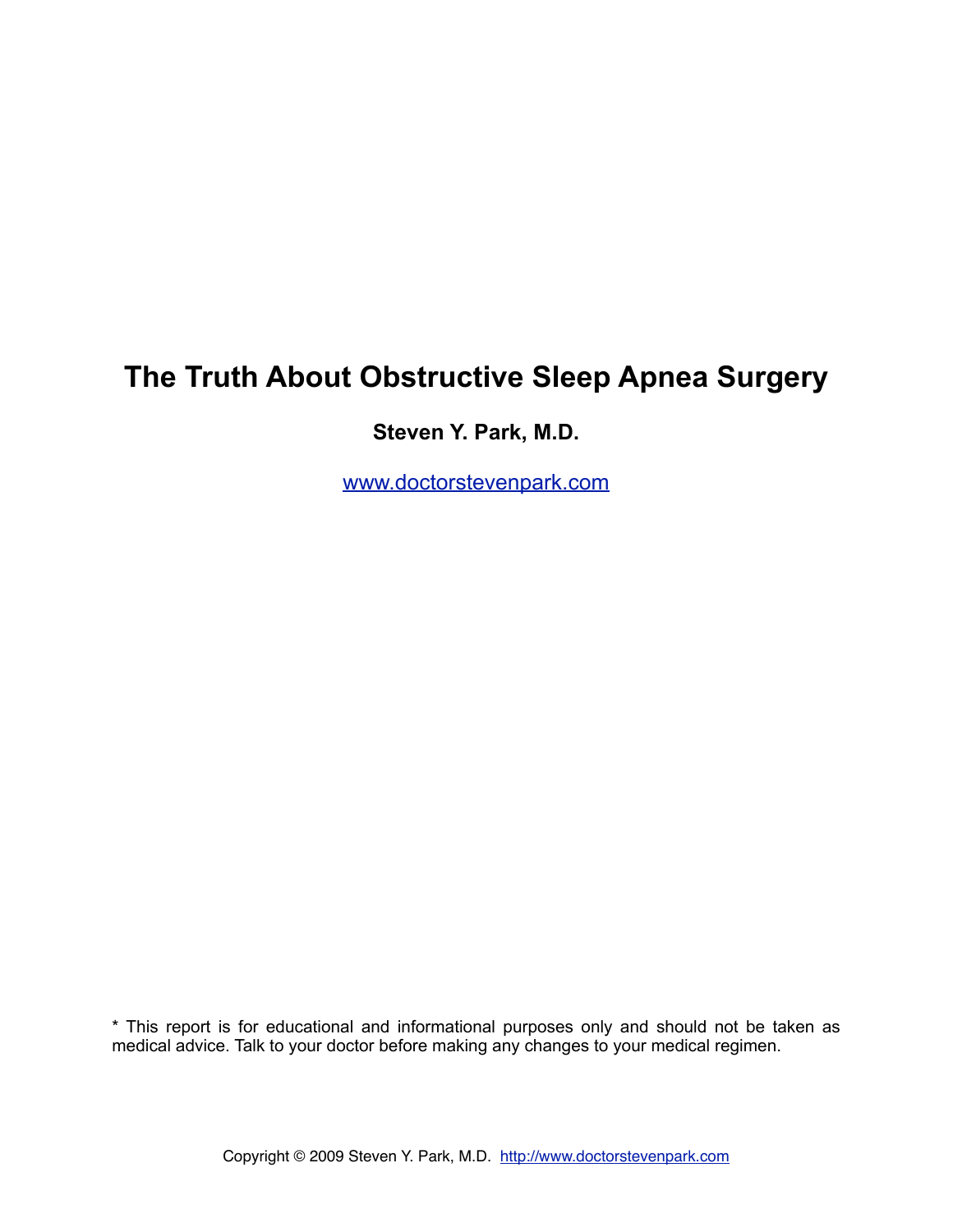## **Finally Revealed** ... *The Truth About Obstructive Sleep Apnea Surgery ... that Most Doctors Don't Know About*.

The fact that you're reading this report means that you're interested in options for your sleep apnea besides CPAP or dental devices. Most of you are probably frustrated by all the conflicting information out there, and even between various doctors that you've seen.

Either you've been struggling with CPAP, or tried a dental device with no success. You may be new to sleep apnea and want to know as much information as possible before making your treatment choice.

Many of you are probably confused by all the different treatment options, and when it comes to surgery, it's even worse. As you can tell, there are a wide range of opinions in the medical community about surgery for sleep apnea, and sometimes these debates can be quite heated.

If you've been researching this information on the internet, I bet you're even more confused about surgery for obstructive sleep apnea. Some people say that surgery should never be done and others say it's better than CPAP. Who can you believe?

In this report, you'll find answers to:

- why sleep apnea can be as serious as cancer
- what most doctors don't know about sleep apnea surgery
- why palatal operations don't work in most cases
- how to significantly improve your chances for surgical success
- why CPAP or dental devices sometimes don't work
- how to choose the right surgeon
- the one thing you must do before trying CPAP or dental devices
- how you can predict your chances of surgical success.

Hi, I'm Dr. Steven Park and I'm glad you're reading this report. I wrote this to clarify some of the confusion out there about surgery for sleep apnea. Talking with many patients and sleep doctors, and spending countless hours on internet sleep apnea forums, I found so many myths and misconceptions out there, that I just had to write this report.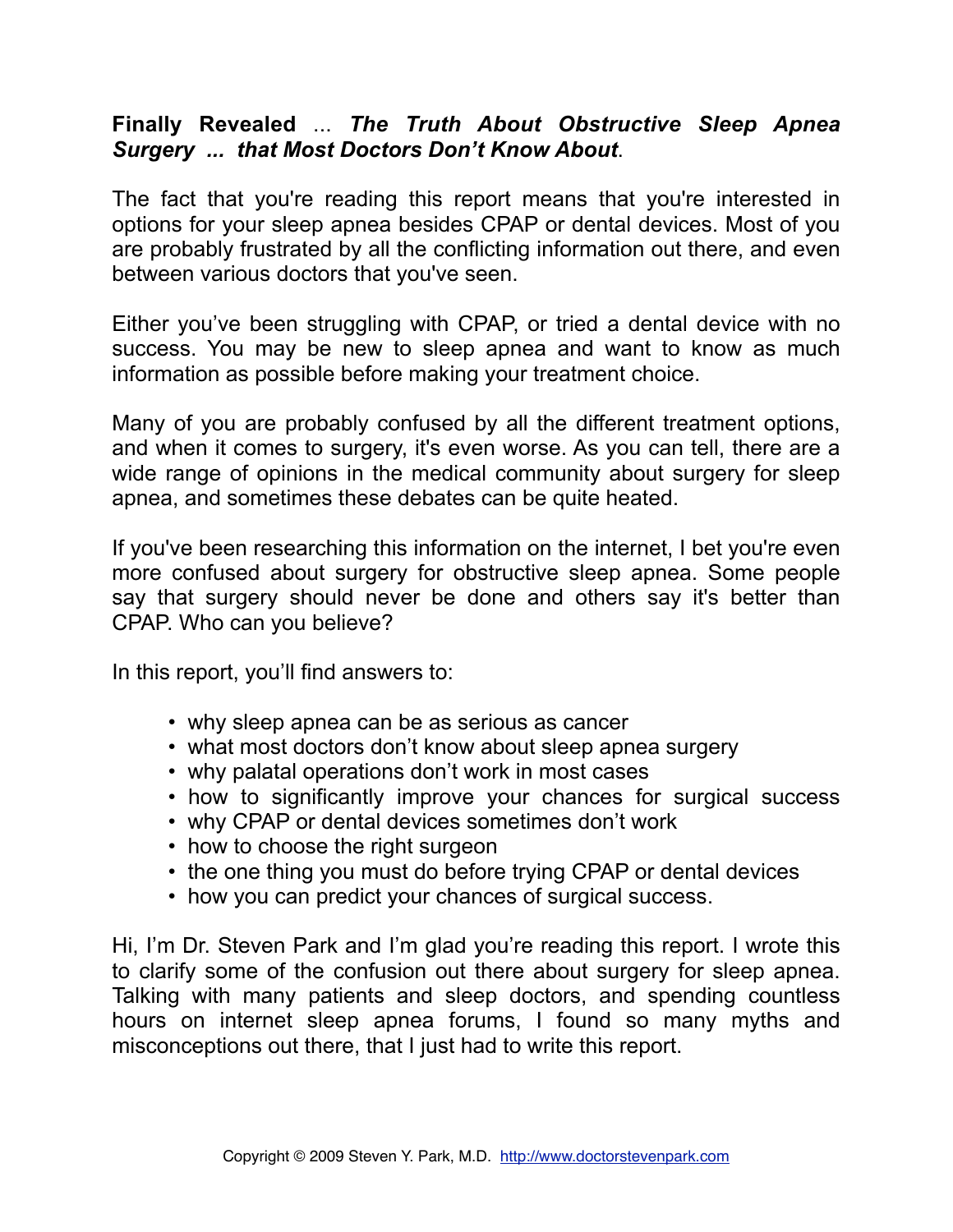I warn you.....what you're about to read in this report will upset a lot of doctors. This includes sleep doctors, ENTs, and dentists. You may end up becoming upset too, especially if your sleep apnea surgery didn't work (I'll go into why it didn't work a little later).

Rather than going into specific details about each of the specific procedures, this report will explain why surgery may or may not be the right choice for you in the first place, how you can determine whether or not you may be the right candidate, and how you can go about finding the right surgeon to see if you're a candidate at all.

After years of devoting my life to educating other doctors and the general public about the importance of sleep-breathing disorders, I felt it was my obligation to let everyone know the real truth about sleep apnea surgery.

You may be asking by now, who is this guy that's making this claim that he knows the truth about sleep apnea surgery?

FYI, I'm a board-certified otolaryngologist (also known as an ear, nose and throat, head and neck surgeon), and for the past 10 years I've devoted my life studying and learning about the importance of proper breathing while sleeping. Over the years, I've seen countless patients suffer from years of untreated obstructive sleep apnea. Even when diagnosed, the health care system is so fragmented that more often than not, patients are shuffled through the system with minimal education and counseling and essentially no support and follow-up. Of course, there are exceptions to this rule, but for the most part, most people are falling through the cracks in massive numbers.

Here's a bit more about my background: I have an academic appointment at a

Dr. Park is unlike any doctor I've seen. He is an extraordinary listener and left me feeling completely heard and understood. That is a wonderful feeling, something patients rarely experience with their "medical providers", who hardly make eye contact, barely pay attention to what they're saying, or contradict them and make them feel stupid. Dr. Park exudes an aura of "healing" which I picked up on in a previous visit before we even started talking about my sleep problem. He has an ease about him that made me feel relaxed and comfortable talking about my problem. I was also very impressed with the technology he uses.

#### **Lynda Engstrom**

After seeing several doctors it was very comforting to find Dr. Park. He was thorough in his examination and clear in his explanation of my condition. Its very nice to find a doctor that takes the time to listen closely to his patients concerns and address them all completely. Thanks Dr. Park!

**John P.**

**[More Testimonials](http://doctorstevenpark.com/about/testimonials)**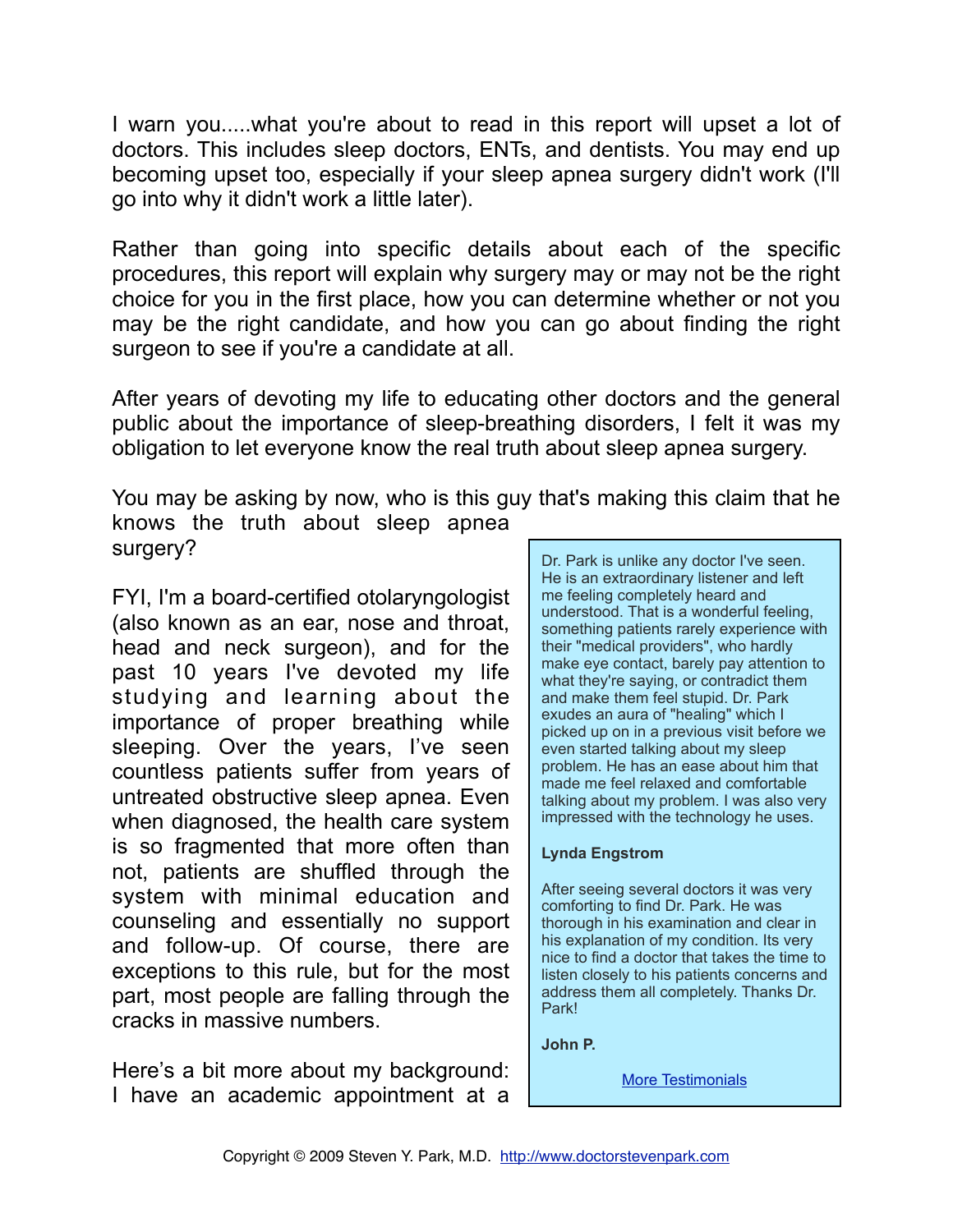major metropolitan medical school, and I regularly teach medical students and residents innovative surgical procedures for sleep apnea. Other surgeons routinely come to observe me in the operating room to learn the latest techniques. I even have sleep medicine fellows in training rotate through my office to learn better ways of managing sleep-breathing problems.

Over the past few years, I've developed a new way of thinking about the way we look at health and illness, based on how well we breathe at night. I think you'll agree with me that breathing is the single most important physiologic activity that we all must do to live. We all naturally assume that we're able to breathe properly when we're sleeping, but this is not true.

I propose that all modern humans are susceptible to breathing problems at night to various degrees. If you look at everyone on a continuum, the far right end of the line is what we know as obstructive sleep apnea. However, you can have temporary obstructions while sleeping with arousals in the lower end of the spectrum, and it won't be called sleep apnea.

The reasons for this is mainly an anatomic problem: Most modern humans have smaller jaws than what we used to have centuries ago. This caused more dental crowding and crooked teeth. The tongue and voice box, which grows to its' normal size, takes up relatively too much space, leading to potential obstruction when in deep sleep (due to muscle relaxation). Sleep apnea starts off as an anatomic problem, but weight gain can definitely aggravate the problem later on.

I've approached a number of other doctors about this new way of looking at our health, and as expected, they're resistant to a new ways of thinking. Most doctors are closed minded (I used to be one of them) and are not willing to think "outside the box" in the name of evidence-based medicine. They usually recognize a condition only at the end stages.

For sleep apnea surgery, the evidence is there—they just don't apply it properly.

Why? Because not only do doctors these days have no time to read all their journals, the ones they do read are really disjointed. Every study these days is so focused on microscopic details that it's easy to miss the forest entirely. They don't see the big picture. But I do. At least I try to. I make it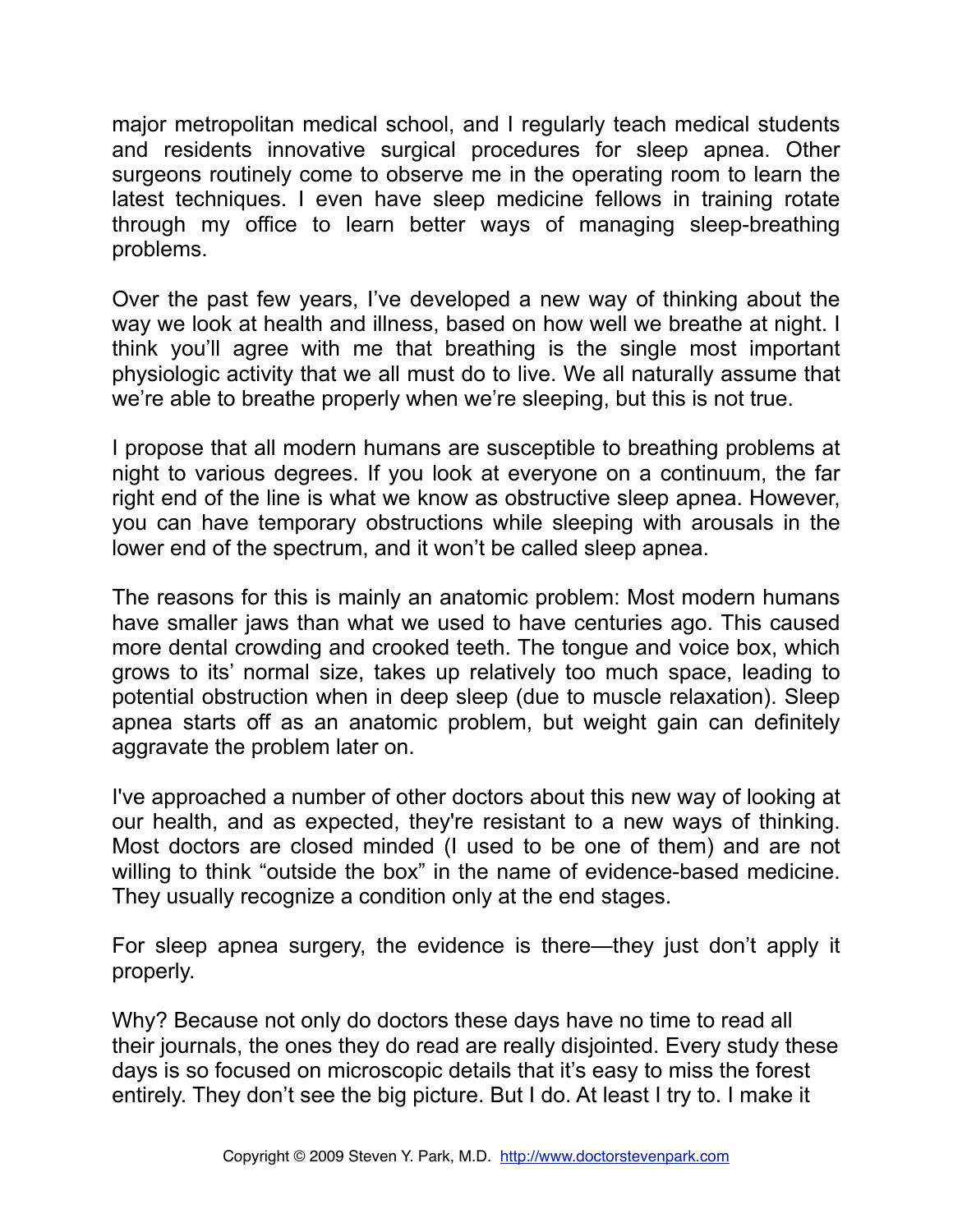my job not only to read everything out there on sleep apnea, but to continue to "connect the dots" while interviewing experts in the field who are having great success in treating sleep apnea and performing surgical procedures with good success rates.

Modern medicine is interested in giving the right pill for a particular end stage medical condition (such as high blood pressure, heart disease, high cholesterol, and asthma or depression). Although there are exceptions, doctors are so busy that they don't have time to really get to know you and see the big picture. Of course, there are a handful of doctors that do see the immense potential of my sleep-breathing paradigm, but for the most part, many are very resistant, if not threatened by what I'm describing. This is why I had to write my book *[Sleep, Interrupted](http://www.sleepinterrupted.com)*, directly for the general public. This information is too important to be proven while stuck in years or decades of clinical research studies.

I've made it my life's mission to educate the general public about the importance of sleep-breathing problems and how it can be detrimental to your health.

Chances are, what you'll read in this report is not something your doctor is going to know about. I'm not the only one with this information, but the vast majority of doctors practice traditional medicine. They read the same journals, go to the same conventions, and they rarely ever go "outside the box" to see these problems from a different perspective. The published studies are there; they just don't see the connections that point to a bigger picture.

There are two main reasons for this: There's too much information to absorb, and people (patients as well as doctors) want a simple one-step quick fix. Whenever I go to our meetings, experts do emphasize the complex and multiple-level nature of sleep-breathing problems, but because of the overwhelming amount of information, most surgeons (like most people) want to find out what's the one best procedure for treating sleep apnea, rather than stepping back and looking at the big picture.

Since everyone else is focused mainly on doing soft palate surgery, and this is the main focus of most sleep apnea surgery research studies, this is what most surgeon focus on: What's the best way of doing palatal surgery? Oftentimes, we focus too much on the technical details of individual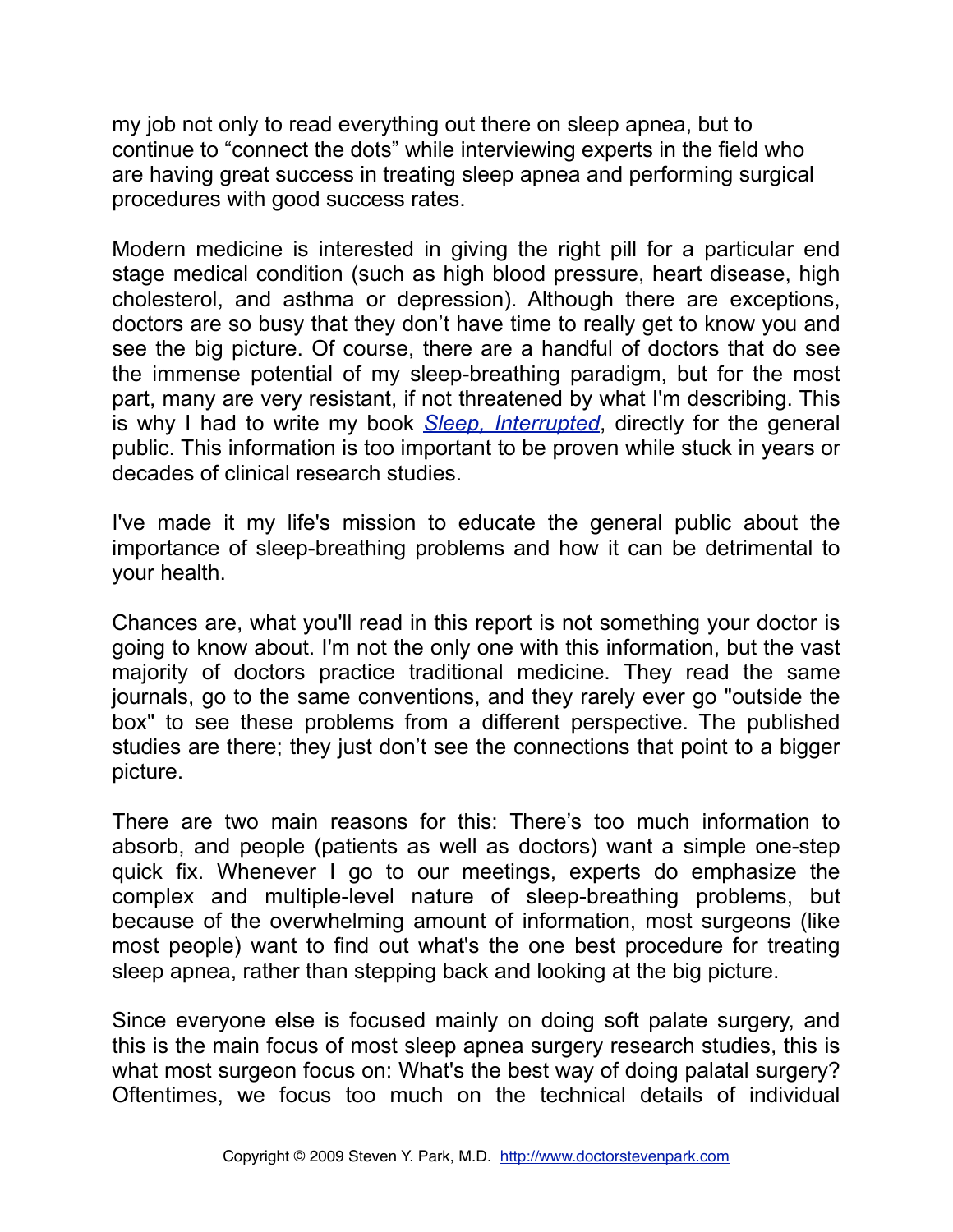procedures, rather than looking at the bigger picture. As long as we continue to study the effectiveness of palatal surgery only, we'll never progress.

The other major area that we surgeons are severely deficient at is addressing all the other medical, nutritional, psychological, emotional, and financial aspects of treating someone with sleep apnea. We tend to focus only on the procedure itself, without spending the time to consider these other dimensions that are just as important. Unfortunately, due to the fragmented nature of medical care in general, we're all guilty of "passing the buck" and handing off responsibilities to other specialists.

My main goal in this report is to explain to you the rationale for doing surgery at all in certain patients that don't do well with other treatment options. I'll explain the screening process, as well as the pros and cons of sleep apnea surgery.

The most important part of my education came from listening my patients. Spending time to hear what they really have to say, and how they've dealt with with all their medical problems, is what's truly satisfying and I feel privileged to have a major positive impact in so many people's lives.

## **What You Must Try Before Undergoing Any Surgery**

Let me say it straight out: Before you even consider surgery, you should seriously consider trying at least one or both of the two other standard treatment options, which include CPAP and dental devices. One condition that may prevent you from benefiting from these latter two options is nasal congestion, and this should be taken care of first whether through conservative options, medicines or surgery. Once you're able to breathe better through your nose, the chances that you'll do well with CPAP or dental devices increases significantly. Helping you breathe better through your nose is a huge subject in itself and is covered in much more detail in my book *[Sleep, Interrupted](http://www.sleepinterrupted.com)*.

Even if you're adamantly against using a mask or a dental device, there are step by step ways to make sure you're able to benefit from either of these devices. Of course, everyone has different needs, but in general, it's only common sense that you should try conservative or nonsurgical options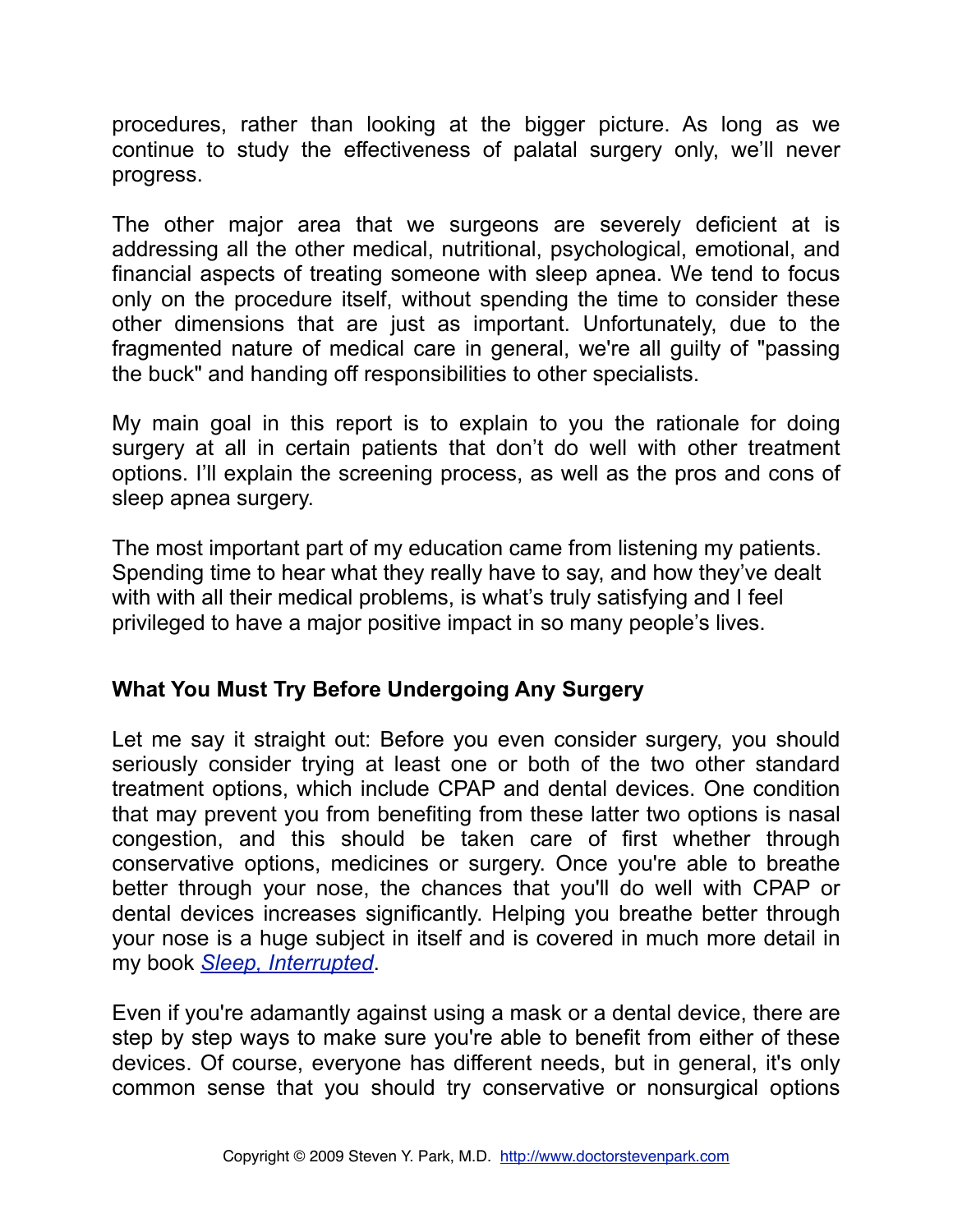before undergoing any invasive surgery. If you're using insurance for your sleep apnea surgery, then having tried CPAP and/or a dental device will definitely help your case for surgical approval from your insurance company.

This report assumes that you've already tried or absolutely refused the other options. Some of you may be less than pleased with CPAP or dental devices, and you've tried everything humanly possible to get it to work. Others may be just looking at different options.

## **As Serious As Cancer**

You may be shocked that I place sleep apnea in the same league as cancer, but if you look at the statistics, your chances of dying from a complication of sleep apnea is higher than many common cancers. Another

way of looking at it is like having diabetes—it's a life-long chronic condition. You need to monitor it constantly and make frequent adjustments. Actually, insurance underwriters place obstructive sleep apnea in the same league as cancer.

Unfortunately, unlike cancer or diabetes, there are no comprehensive sleep apnea centers where sleep doctors, ENTs, dentists, respiratory therapists, social workers, psychologists, and durable medical equipment (DME) vendors work together and collaborate in one place. In the real world, everything is fragmented, and more often than not, you'll be dealing with 2, 3, or even 4 entities. In addition, you have to deal with all the nonsense that occurs when dealing with the health care system. This includes rude doctors' office staff, billing errors, insurance delay tactics and dismissive doctors. It can be a full time job just coordinating your sleep apnea care.

## **More Resources for Better Sleep**

(mp3 download)

**[10 Tips for CPAP Success](http://doctorstevenpark.com/10-tips-for-cpap-success)**. Dr. Park interviews respiratory technician Aurelio Enriquez on how get the most out of your CPAP machine.

**[Dental Appliances for Obstructive](http://doctorstevenpark.com/the-abcs-of-oral-appliance-therapy) [Sleep Apnea](http://doctorstevenpark.com/the-abcs-of-oral-appliance-therapy)**. An interview with Dr. David E. Lawler. Everything you wanted to know about oral appliances for snoring, upper airway resistance syndrome and obstructive sleep apnea.

**[10 Tips for Better Sleep](http://doctorstevenpark.com/health-products/audio)**. An interview with insomnia expert Dr. Gregg Jacobs.

\_\_\_\_\_\_\_\_\_\_\_\_\_\_\_\_\_\_\_\_\_\_\_\_\_\_\_\_\_

If you have any problems accessing these files, please contact me at [doctorpark@doctorstevenpark.com](mailto:dotorpark@doctorstevenpark.com)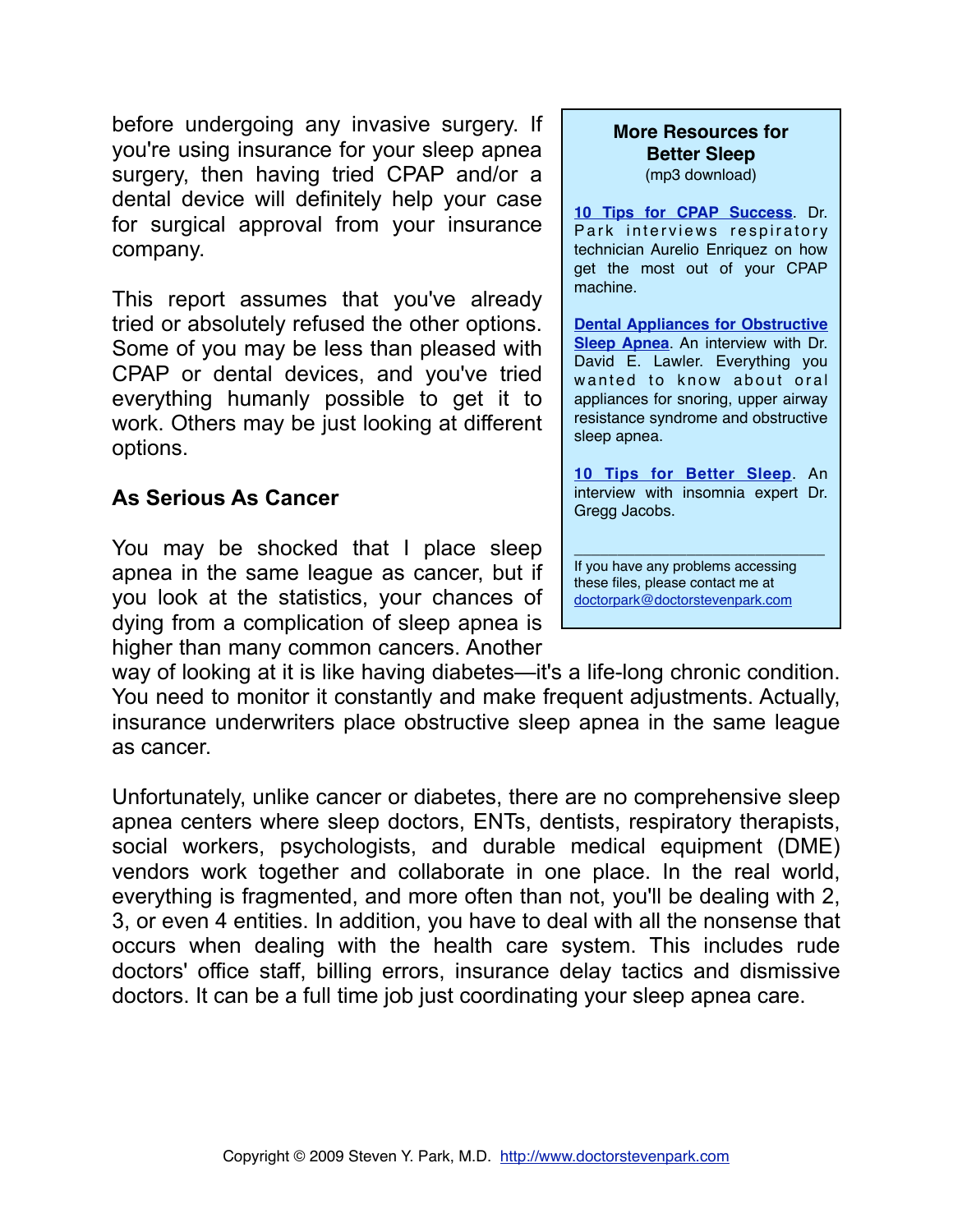### **The 3 Habits that Lead to Success**

Some patients with sleep apnea do remarkably well, despite all the hurdles and obstacles that arise. Then there are others that procrastinate, or refuse to take any action at all. I've noticed some commonalities amongst the ones that do succeed in the end, and there are three:

1. They take responsibility for their own health, and not rely on doctors alone. They surround themselves with a team of medical professionals, constantly reading and learning, asking questions, and staying up to date on the latest in new sleep apnea treatments and research. They are willing to make major changes their lives, daily habits and diets to achieve set goals.

Then there are some people who are unwilling to make any changes, such as with eating late or going out 2-3 times per week and drinking alcohol. These are the same type of people who say they don't have time to read an important book to help them improve their health. These are the people who want only a quick fix. They are unwilling to commit to a life change.

2. They are willing to pay extra. Unfortunately, insurance will typically cover only the bare essentials for sleep apnea treatment. Most durable medical goods vendors will give you a basic model, and typically won't cover any additional add-ons or extras or a more full-featured CPAP machine. Depending solely on insurance to cover for everything will lessen your chances for achieving success. Sometimes, you have to pay for a new mask, or a dental device. Yes, you should maximize your insurance benefits, but you should also not hesitate to go outside of insurance to invest in your health.

Successful people also are willing to invest in gym memberships, yoga classes, books and information products that complement standard sleep apnea treatments.

3. They take action. People that succeed typically have tried multiple different options and have failed more than once. But because they are persistent and take massive action, eventually, they find something that works for them.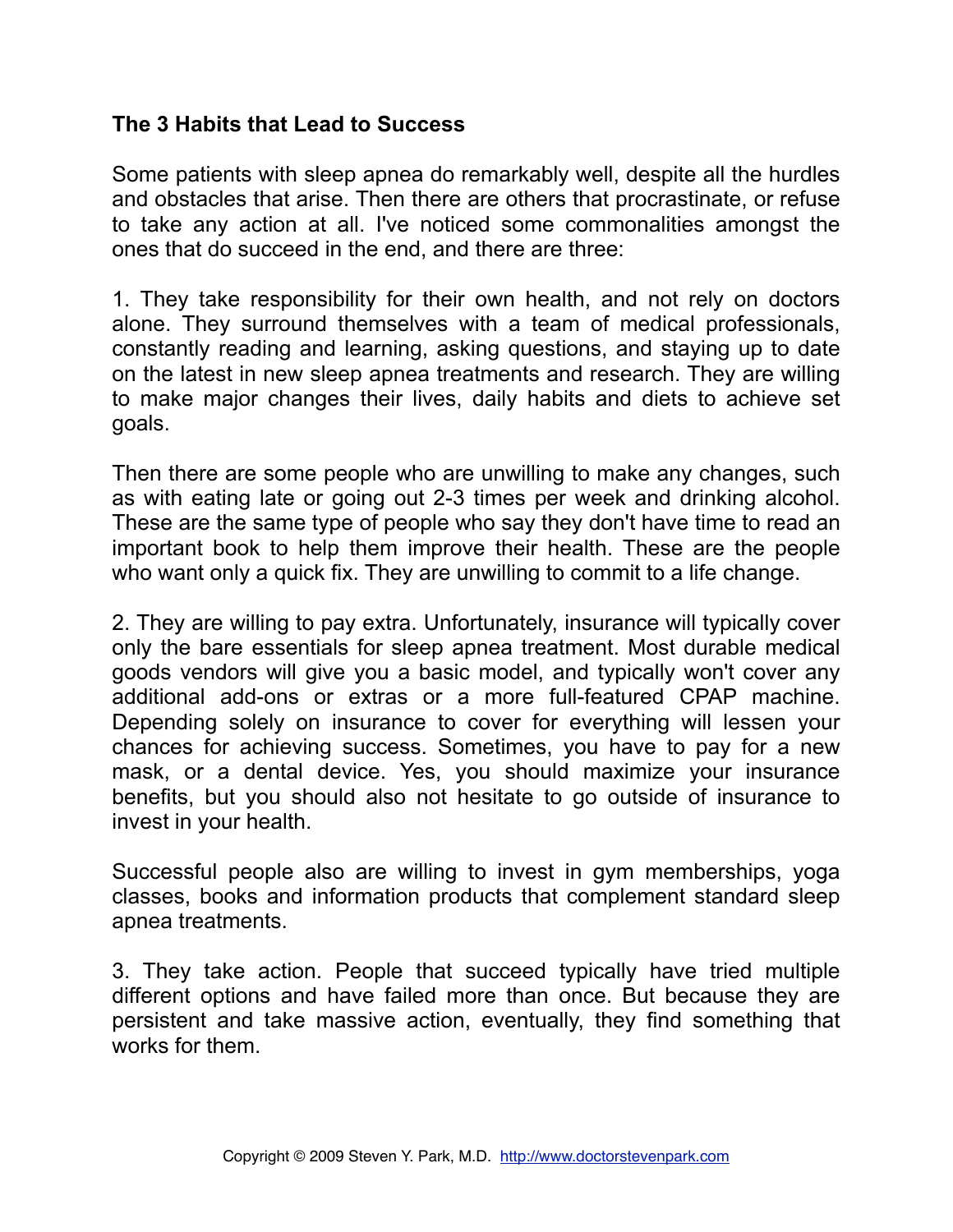Then there are certain patients that research everything but can't make up their mind and never take any action. This is called paralysis by analysis.

### **Working with a Trusted Advisor**

Doctors are so strapped for time, that it's rare you'll find someone that truly listens and gives practical recommendations and good guidance. But because most doctors are specialized, it's also rare that you'll find any one doctor that knows everything about all the various treatment options. Although there are exceptions, sleep doctors generally recommend CPAP, dentists recommend oral appliances and ENTs recommend surgery. Your choice of treatment will be affected by which of these three doctors you come across first. Many will do well with the first recommended form of treatment, but others will not, and will go on to other treatment options.

At the other extreme, there are wellmeaning doctors that are reluctant to take a stand and make a recommendation, leaving the decision up to the patient. Some patients are more amenable to this approach, but most patients want an honest opinion on what the best option is. Unfortunately, it's hard to know what the best option is since everyone is different. Recommendations are made based on large-scale research studies, where results rarely reflect personal, real-life situations.

As a compromise, you'll have to surround yourself with a team of experts that you trust: A sleep doctor, a dentist, an ENT, and

 When I made an appointment to see Dr. Park I had been suffering from a loss of smell and taste that had resulted several months earlier from a severe sinus infection. Steroidal nasal sprays and oral steroids had not helped in any material way. An ENT specialist at the medical group where I have my GP was suggesting surgery for a deviated septum.

 Dr. Park explained a connection to me between my smell/taste impairment and a recent shoulder injury, middle-aged weight gain, and a lack of energy during the day. After examination, he indicated I was at risk for sleep apnea and acid reflux. His recommendation for a treatment regimen was surprisingly simple: don't eat dinner or drink alcohol less than two or three hours before bed, get more exercise, and get more sleep. I appreciated the time he took to explain the connections, and thought these were all worthwhile objectives, but was skeptical of their impact on my sensory problem. I was stuck on an apparent casual relationship between my sinus infection and my loss of taste and smell and not the bigger picture he was talking about.

 I adopted a program, and while I made more progress on some objectives than others, I started to realize the benefits within two months. Most importantly, my sense of smell and taste began to recover; in addition, i began to lose weight, felt I was getting deeper sleep and was more refreshed in the morning. I have continued with these lifestyle changes for a total of about six months and am now back o about 95% of my previous level of smell and taste acuity. The program has now become part of my regular program and hope the improvements become permanent as a result. I am impressed with the success of Dr. Park's holistic approach and the contrast to traditional approach of taking medicine or undergoing surgery first. I would happily recommend Dr. Park to others.

**David B.**

**[More Testimonials](http://doctorstevenpark.com/about/testimonials)**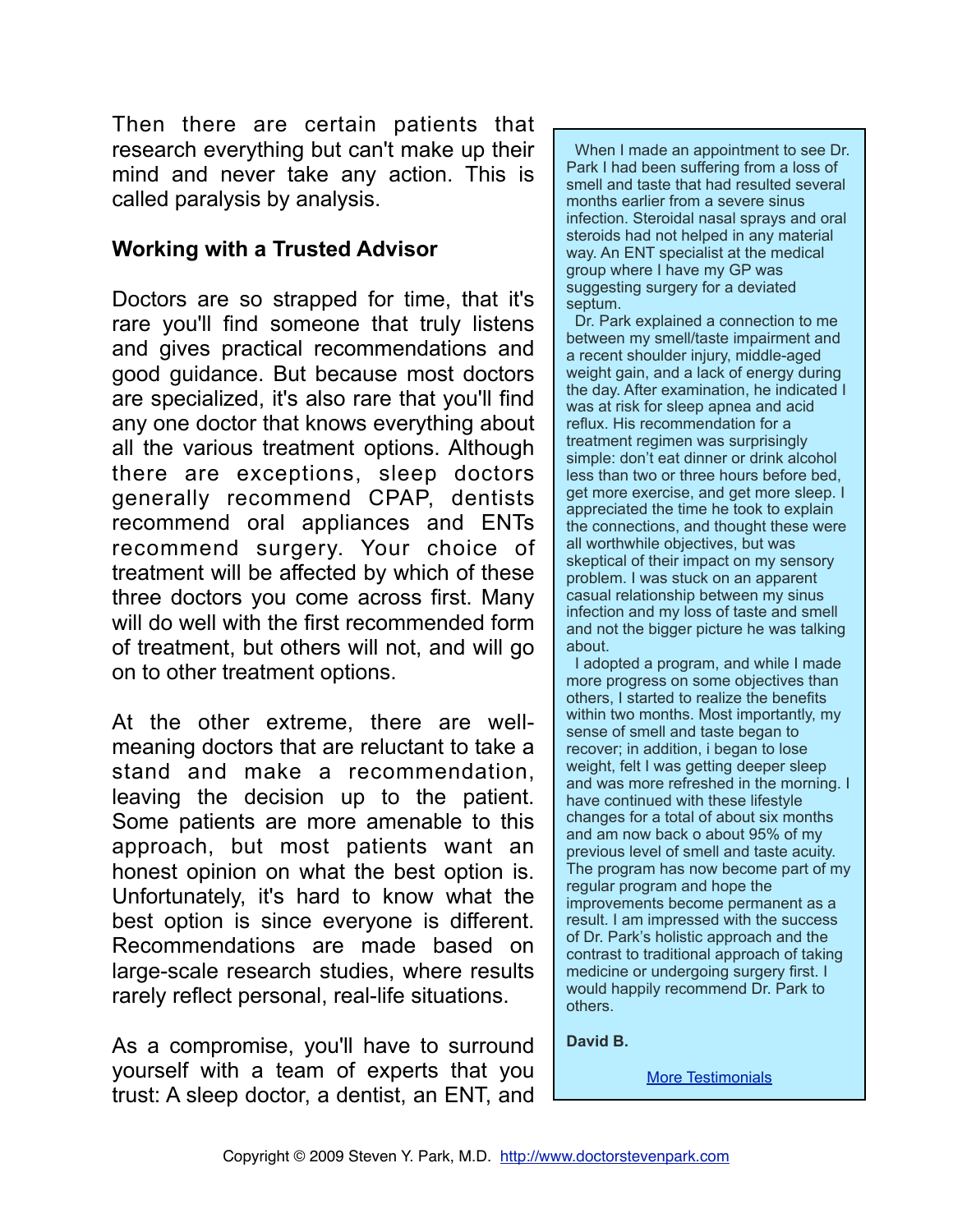a DME equipment vendor.

### **Understanding the Anatomy**

Before you consider any kind of surgery, you must understand the anatomy. CPAP bypasses all areas of obstruction by blowing air through the nose down to the windpipe. Dental devices address mainly the tongue by pulling it forward.

Before getting into specific area and techniques, you have to consider the entire airway, from the tip of the nose to the voice box. Too often, doctors focus too much on one area, such as the soft palate or the nose.

Think of the upper airway as a long flimsy straw. As you suck in through this straw, if you pinch the other end (the nose), then the middle part (soft palate) will collapse. If you pinch the middle area, the tip will collapse. This is how the upper airway works. It's also constantly changing depending on the weather, your mood, the environment, allergies, colds, and for women, their hormonal cycles.

In adults, the tongue is usually a major cause of narrowing and collapse, since it's most likely to collapse due to gravity while on our backs. But when you add muscle relaxation during deep sleep, the problem becomes even worse. This is why many adults can't (or prefer not to) sleep on their backs.

The main reasons why your tongue can fall back and block your breathing is due to smaller jaws. Modern humans have smaller jaws than our ancestors even a few hundred years ago. This is why we have so much dental crowding and crooked teeth. The smaller your jaw, the more likely your tongue will fall back and keep waking you up from deep sleep to light sleep.

If your nose is stuffy, then as you breathe in, a slight vacuum is created downstream, making it easier for your tongue to obstruct when you're in deep sleep. Breathing against a closed throat causes tremendous vacuum pressures that can literally suction up your normal stomach juices into your throat, which can cause more inflammation and swelling, which can aggravate more obstruction.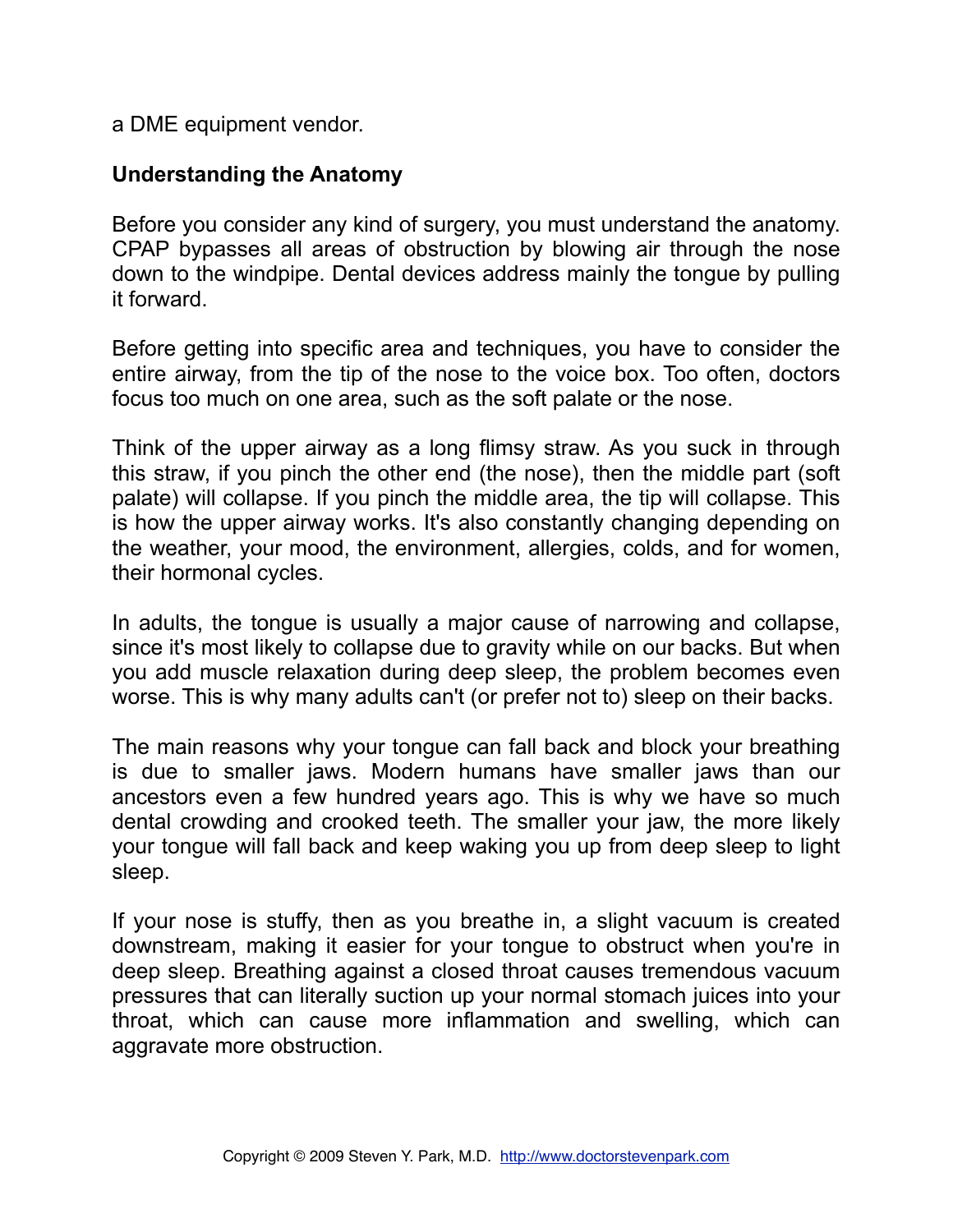As your tongue falls back, airflow increases through the smaller opening and your soft palate begins to constrict inwards, and the free edge begins to flutter, leading to snoring. In deeper levels of sleep, the soft palate may obstruct completely too. So notice there's a complicated interrelationship between the tongue, soft palate and nose.

### **Why UPPP Surgery Doesn't Work Most of the Time**

When you only deal with one area at a time, your chances of success are not too good. ENT surgeons are obsessed with palatal surgery. There are probably a few dozen different ways of performing uvulopalato-pharyngoplasty (or UPPP). Every month, I continue to

For many years I have struggled with recurring sinus problems. I seemed plagued by constant congestion and sinus infections. Imagine my surprise when, after recently seeking your help for my problem, you indicated my trouble might be associated with acid reflux and sleep apnea? I must say there was a measure of disbelief, but for a long time it seemed that no matter how many hours of sleep I got, I was always tired. Exhausted in fact. I had grown accustomed to getting little to no sleep and functioning while tired. So I went for the sleep study you recommended and discovered you were 100% accurate. I did have sleep apnea, and, in fact, was waking up 45 times an hour! My body was never getting rest. I now realize that issues I have been dealing with for years were related to my sleep apnea. In over 10 years, no other doctor caught this – but you did. I've only just begun CPAP treatment and I already see a marked difference in my health, rest and ability to focus and function at work and home. It is no exaggeration to say that your diagnosis and skill have changed, and perhaps saved, my life. Thank you.

**Michael O'Neill**

[More Testimonials](http://doctorstevenpark.com/about/testimonials)

see studies on the usefulness of palatal surgery for obstructive sleep apnea, with statistically significant results, but overall, not that great. Countless people have undergone a UPPP procedure with all the pain and discomfort and all the days off work, only to find that it didn't help. Countless doctors and patients continue to cite the poor success rates as a reason for not undergoing palatal surgery.

Ultimately, to get good results, you have to address every area of narrowing or obstruction. Again, this includes the nose, the soft palate and the tongue. Which type of procedure you do for each area should be your next question, but not as important addressing every area appropriately.

Once you address all the different areas simultaneously, then your success rates improve to acceptable levels. I'll explain how this works a little later.

While surgery may be appealing for people who don't want to use a mask or a dental device, it shouldn't be your first choice. I realized for some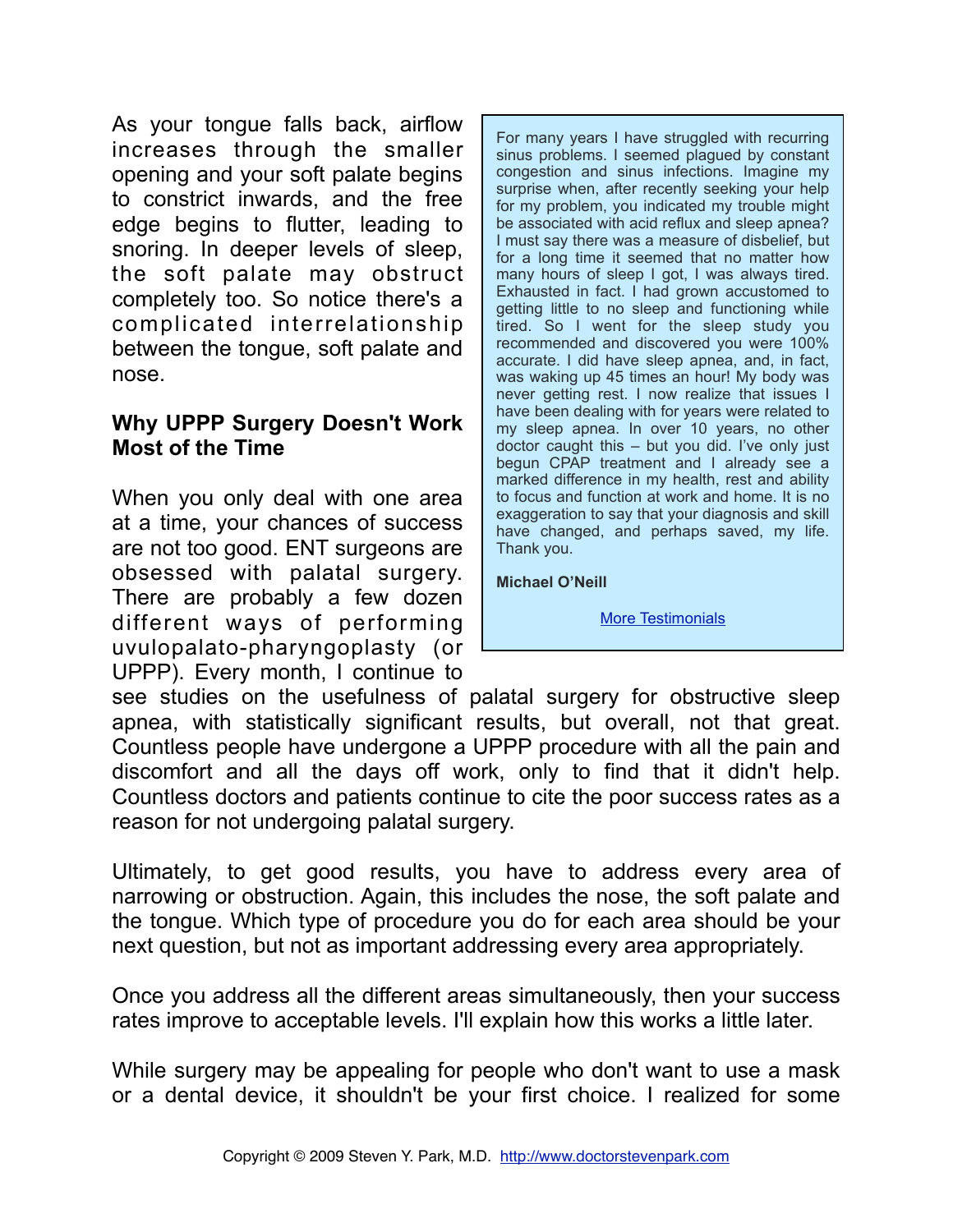people that just thinking about sleeping with a mask that looks and sounds like Darth Vader, attached with a hose to a machine can send shivers down your spines. The same goes for sleeping with something in your mouth for the rest of your life.

I can't tell you how often people who have these feelings, after trying CPAP or dental devices very reluctantly, actually like it because they slept better for the first time in years. You won't know what it actually feels like until you try it.

## **When Surgery is Your Only Hope**

Then there are people who try everything, including going through 5 different masks, 3 different CPAP machines and 2 dental devices, all of which actually worsens the already poor quality of sleep. Some of these patients are in tears in my office, and they are desperate to find anything to help them sleep better. You can imagine how these are the same people who are likely to be addicted to sleeping pills, or use alcohol to help them sleep, which only aggravates the problem, since alcohol relaxes your throat muscles and makes the apneas even worse.

You don't have to go through what I just described above before considering surgery, but what I'm emphasizing here is that you should give one of the two non-surgical options a good honest try before considering surgery (see sidebar). It goes without saying that you should also make a commitment to change your life in terms of your daily sleep habits, what you eat, your level of exercise, and your daily routines.

Once you have made the decision to even consider surgery, there are a number of issues you have to know about.

There is a strong sense of concern for my well being not only from Dr. Park, but his staff, as well. I had a procedure on my nose that has helped me breathe clearly as never was the case before. The results are better than I could have imagined.

#### **Etienne Bernstein**

Amazing Experience. No pain until second week and ever so slight. The most amazing part of Amanda's recovery is she stopped snoring and tossing the same week of surgery. She's gone from waking up 8 times a night to once or none. Thank you. Thank you.

**Amanda B.**

[More Testimonials](http://doctorstevenpark.com/about/testimonials)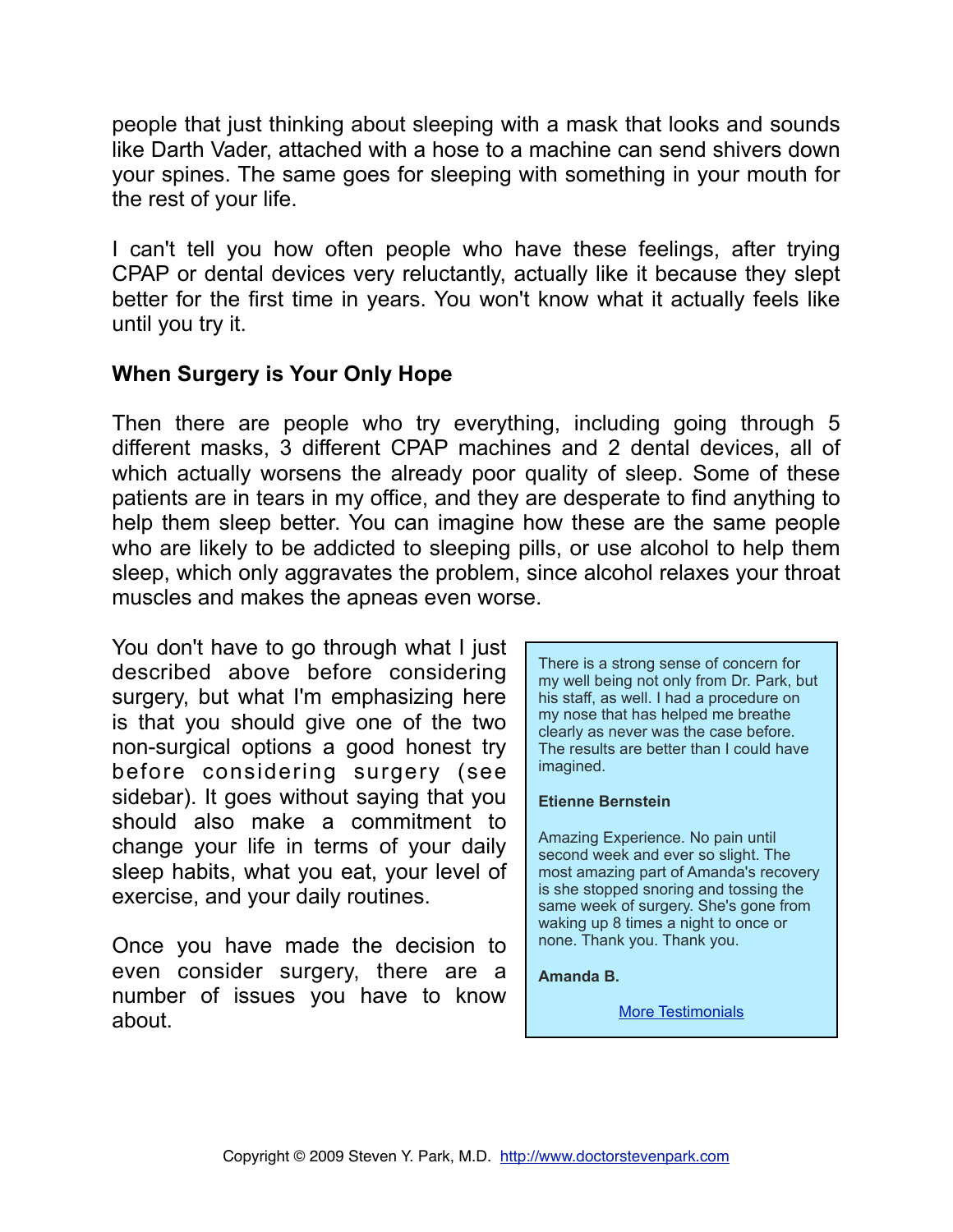### **The Real Meaning of Surgical Success**

Success means two different things for the patient and the surgeon. The patient will believe the procedure is successful if he or she feels and sleeps much better. From a surgeon's perspective, we also have to go by objective measures comparing before and after surgery sleep studies.

The severity of your sleep apnea is measured during a sleep study by the apnea hypopnea index, or the AHI. An apnea is when you stop breathing for 10 seconds or longer, and a hypopnea is a less severe version of an apnea, with different definitions, but in general, greater than 50% reduction in airflow and more than a 4% drop in your oxygen levels. Anything above 5 (apneas or hypopneas per hour) is considered clinically significant, with an AHI of 5 to 15 being considered mild, 15 to 30 is moderate, and anything above 40 is considered severe.

Ideally, getting your apnea hypopnea index (AHI) down to 0 should be the ultimate goal of any form of therapy. CPAP in general reaches low single digits or under 1 in most studies done the the lab. However, in the real world, looking at data reports of people on CPAP, AHI numbers can be as high as 5 to 10, even when you're doing well. With dental devices, anything under 10 is considered acceptable, especially if you start off with an AHI of 30 or 40. Any significant drop in the AHI will result in you feeling better.

With surgery, however, the standard definition of success is generally any drop in the AHI more than 50%, and the final number has to be below 20. If you start with numbers above 40 to 50, dropping down to 11 or 8 will definitely make you feel better, but technically, you'll still have mild sleep apnea. Some people are able to reach the low single digits and sometimes even below 1.

In the old days, we only offered surgery to people with moderate or severe sleep apnea, so this definition of success made sense, but now we know that even mild cases of sleep apnea can be just as serious and debilitating. The lower the number you start with, the harder it is to apply this definition of success. So if you start off with a AHI of 7, and you drop down to 3, is that successful?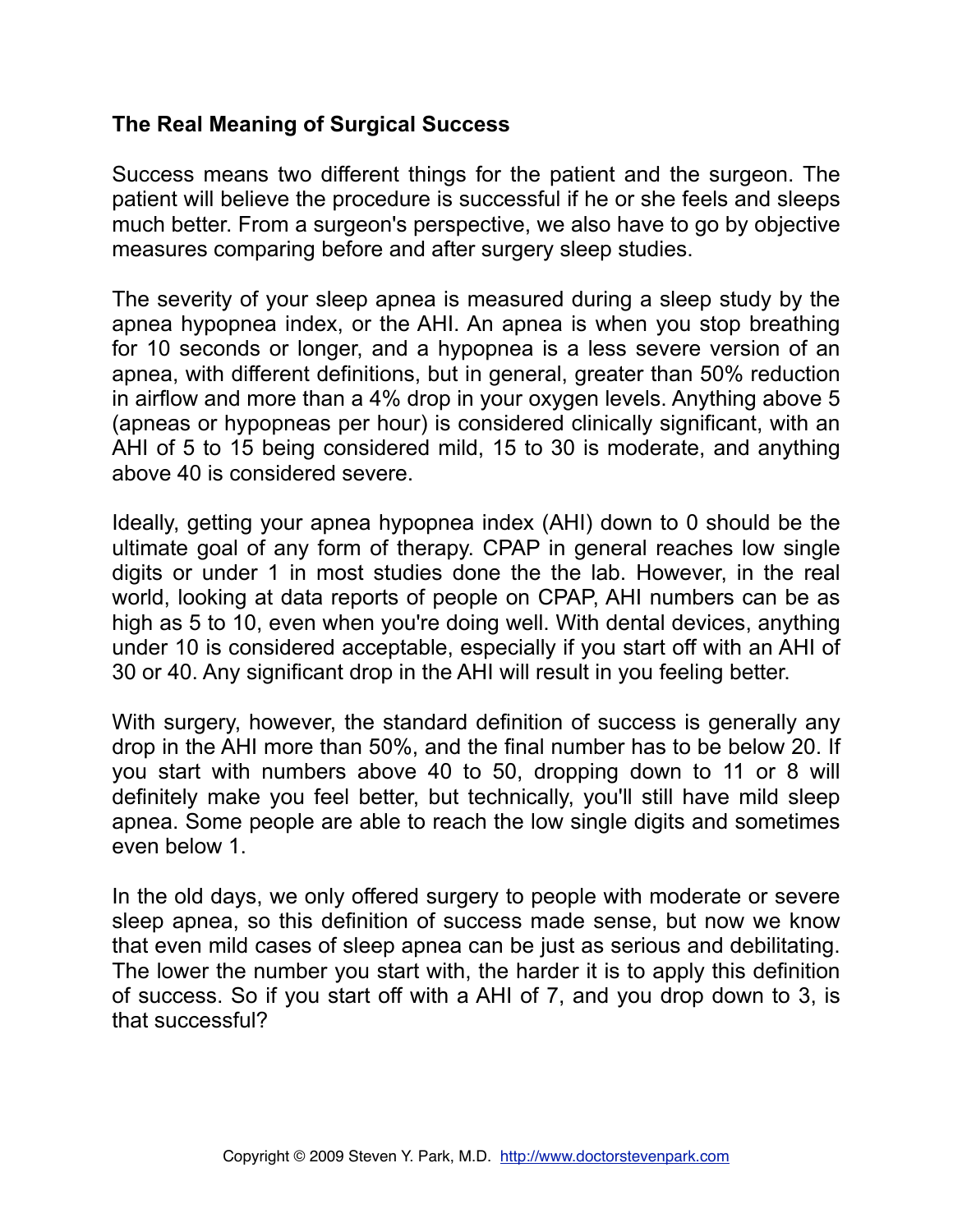Ultimately, the numbers are important as an objective measure, but it's not the only measure of success. How much better you feel and how much your life is improved is just as important.

In general, the lower your numbers, the better you'll feel, but sometimes, we see two specific interesting situations: your number may not change very much at all, but you feel much better, or your number drops significantly, but you don't feel any better. These situations are somewhat unusual but do happen. Like being on a bell curve, these two situations are like the two ends of the curve.

One possible explanation for the former is the following: since apneas and hypopneas are given equal weight in your AHI score, if many of your apneas are

I am writing to say thank you to you and your entire staff. The care that my son, Justin Solak, experienced from you is the best I have ever seen from a doctor. From the beginning you listened to our concerns, gently elicited answers from a teenager and kept us informed through the process of a sleep study and subsequent surgery. Your care and concern (besides the fantastic care you showed Justin) are what truly make you such a great doctor.

Almost immediately after the surgery Justin was waking up in the morning feeling more refreshed and was not as hyper or sleepy as he used to be. Adrienne in your office was so supportive and never tired of answering my many pre-surgery questions – thank you! All members of your staff have always been kind, patient and helpful. Thanks again.

**Vera Bullock**

[More Testimonials](http://doctorstevenpark.com/about/testimonials)

shifted to hypopneas, you'll feel better, but your score won't change. The AHI also doesn't take into consideration how long the apnea lasts: an episode that lasts 11 seconds is scored the same as one that lasts 40 seconds. You can imagine how much more oxygen deprivation you'll have if you stop breathing for 40 seconds.

If you don't feel better despite a significant drop in your score, one possible explanation is that there are a lot of micro-obstructions and arousals that aren't reflected in the final AHI. Although the more severe breathing pauses are improved, all the little obstructions and awakenings continue to disrupt your sleep enough to cause persistent problems.

### **5 Cons of Sleep Apnea Surgery**

There are a number of pros and cons to surgery. Below I list 5 common reasons you'll see against doing surgery and my respective comments.

1. *Low Success Rates.* The way we surgeons define success is one of the biggest criticisms of surgery. Regardless of how well you do with surgery,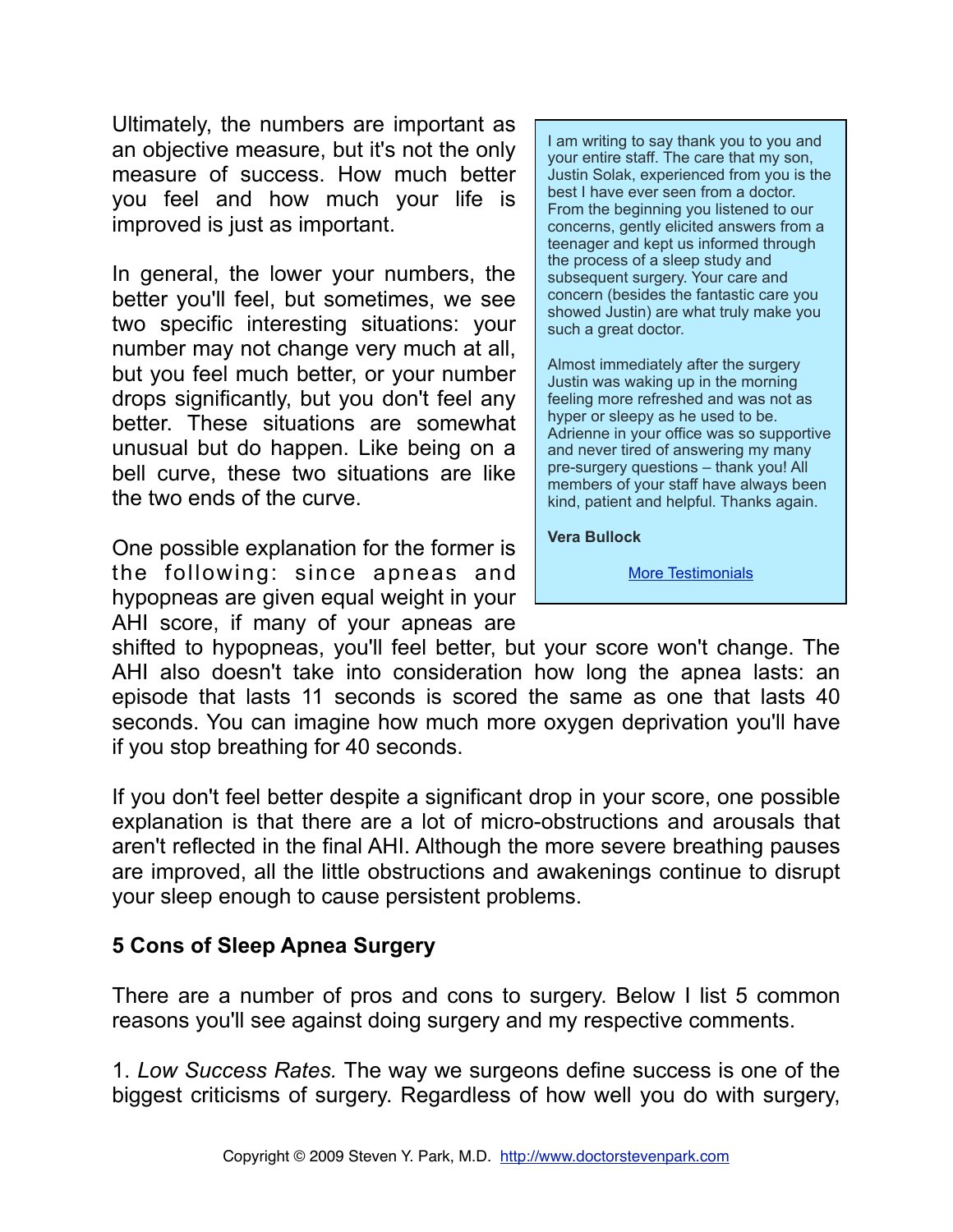there will always be some degree of residual apneas or hypopneas. If you don't reach the low single digits with a dental device, you can always stop using it and you're back to where you were before you started. But with surgery, you can't go back.

Even with surgeon's definition of success, the usual statistic that's quoted from multiple studies in about 40%. That is, about 40% of people who undergo sleep apnea surgery improve their AHI scores to greater than 50% drop from the original score and the final number is less than 20. Not too great, and probably not worth undergoing if those were your true odds.

## **Not Everyone is the Same**

Although conservative options should be your first choice, for some people, surgery may be your only alternative. As with most things in life, it's never a black or white choice. The problem with surgery is that different people have different anatomy that requires different procedures. For the most part, when only one area is addressed at a time, your results won't be that good. There will always be some people that will be happy with the results, but overall, as expected, the results won't be that good.

This is why an individualized approach to every sleep apnea patient is the most ideal way. Yes, we have to follow certain accepted guidelines, but there are so many variable to consider (anatomy, life situation, what you've already tried, etc.) besides just the sleep apnea number, or the AHI.

### **Improving Your Chances for Surgical Success**

As I mentioned previously, the most commonly performed procedure for sleep apnea is uvulopalatopharyngoplasty (UPPP), and the overall success rate is about 40%. This is the most often quoted reason for not performing sleep apnea surgery. However, if you look at the glass a half full, about 40% of patients did succeed.

We now know that there's a way of predicting whether or not a UPPP (which includes tonsillectomy) will work. It's called the Friedman staging system. This is a simple screening tool where by looking at the size of your tonsils and your tongue position, you can predict whether or not a UPPP alone can have an 80% chance of success. Most people will fall into the "unfavorable" category, but if you meet the "favorable" criteria, a UPPP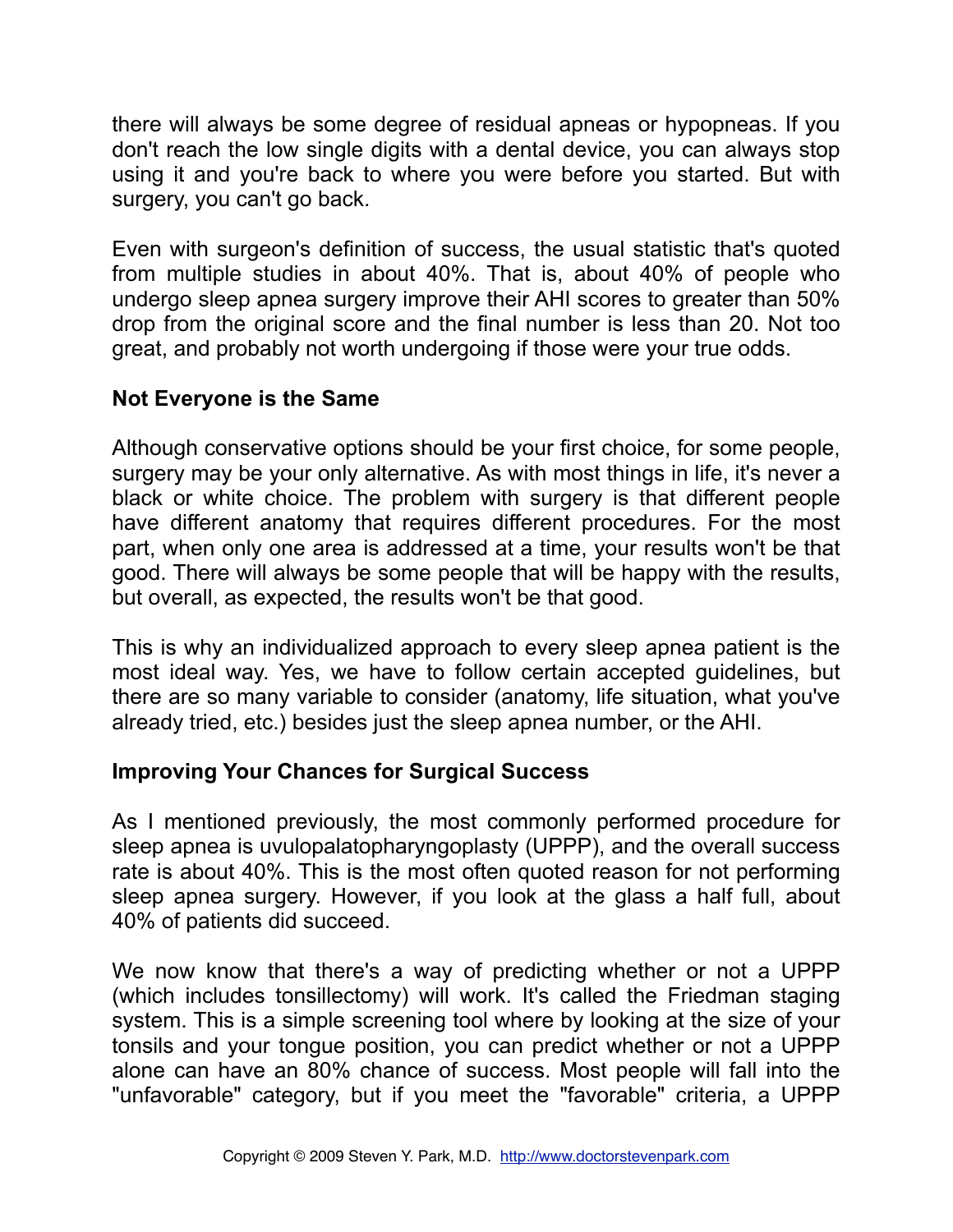alone may be a good option, as long as you understand that there's still about a 20% chance of failure.

There are other studies that reveal the reason for the low 40% success rates for palatal surgery. The main reason is that the tongue collapse wasn't addressed. Less commonly, there was residual narrowing at the palatal level. Nasal obstruction is important, but not a major cause of sleep apnea (although it can definitely aggravate your condition). What these studies show is that if the palate is your main source of narrowing and obstruction, then you're likely to be in the lucky 80%. If you have palate and tongue collapse and you only address the palate, then your chances of success is about 40%.

If you deal with your tongue collapse definitively, then your chances of success is much higher. Success rates range from 70 to 80%. There are many different ways of dealing with the tongue, but the important point here is that you must look for and address the tongue if there's any degree of obstruction. In general, you can either pull, shrink or scar the tongue or you can enlarge your jaw through various means. There are also various additional procedures that improve your chances even more.

The list of surgical options for the soft palate and the tongue is too big to go over in great detail in this report. Again, my main goal in this report is to describe the rationale for doing surgery at all. If you want more detailed information, I go over many of these procedures in my book *Sleep, Interrupted: A physician reveals the #1 reason why so many of us are sick and tired* [\(www.sleepinterrupted.com](http://www.sleepinterrupted.com)).

You may be asking then, why aren't tongue procedures offered more often? The reason for this is that modifying the tongue is a more challenging area of the body to deal with, whereas the soft palate is much more accessible and we operate in the area all the time for other reasons. Then there's the fear of airway obstruction and complications from sleep apnea procedures. Some of my ENT colleagues are clearly concerned about bleeding and obstruction when I tell them that I do these type of procedures. As I'll explain later, these are false fears.

2. *Severe Pain.* Undergoing a palatal procedure can be very painful and can last for weeks. Going through pain is one thing, but why bother going through it at all if your chances for success is only 40%?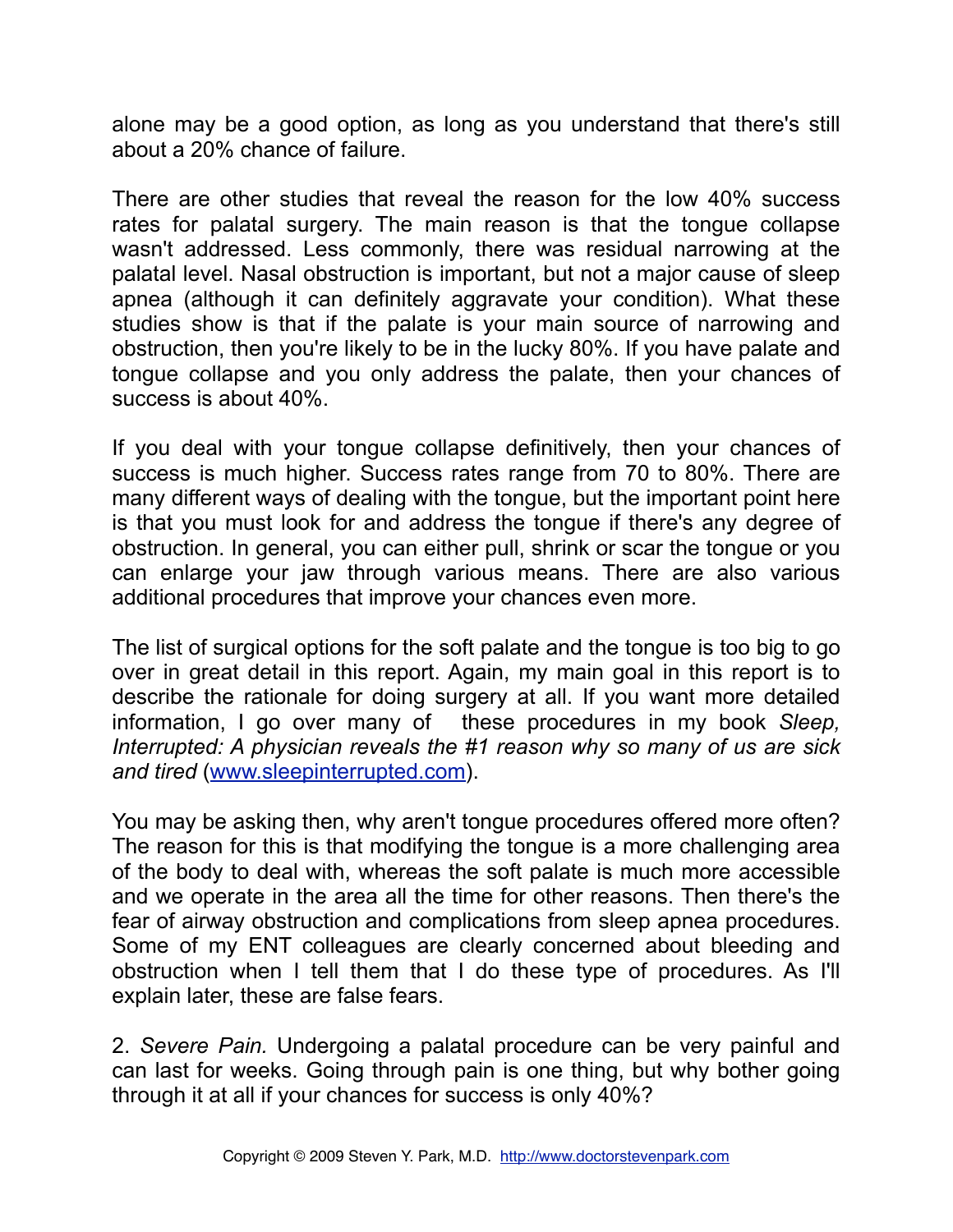### **No Pain, No Gain**

The pain that's described with sleep apnea surgery is one of the major criticisms. It may be worth it if you feel much better, but in most cases, this is not the case. Again, since a UPPP is the most commonly performed procedure (usually in isolation), and since you have to cut through mucous membranes or muscle, it definitely will hurt anywhere from 1-2 weeks. Everyone heals at different rates, where some people are eating a soft diet by 2-3 days and other can take up to 2 weeks to eat soft foods.

There are variations of the UPPP that in theory are much less invasive with lesser degrees of cutting or destroying. In appropriate situations, these lesser

I am thankful that you have taken a keen interest in diagnosis and treatment of sleep apnea, allowing your patients a much greater chance at achieving a cure or treatment he/she can comply with and be happy about. I have discussed this with many physicians in the NY area and it is not rare for many to ask what this (UPPP using the Coblation technique) is!

Following a few weeks of healing and the swelling was eliminated, I began to feel an immediate difference in my energy levels and wakefulness. I no longer feel exhausted halfway through the day and needing a nap right after lunch. Also, I can't make a snoring noise even if I try!

**A.D.**

[More Testimonials](http://doctorstevenpark.com/about/testimonials)

invasive options can be helpful, but in may cases it may not be strong enough.

One recent technological advance that I'm very happy with is with the introduction of the Coblator device. It's a radiofrequency energy generating wand that vaporizes tissues at low temperatures, causing much less trauma with much faster recovery. I've been using this routinely for my tonsillectomies for years now and for palatal procedures for almost as long. The very first patient I used this device on as a cutting tool for a UPPP was eating pasta the same night of the surgery. Not everyone will respond as well as he did, but in general, the pain levels have been significantly improved (cut almost in half).

Any kind of surgery can be painful, but everyone will have different levels of discomfort. Pain medications can used appropriately and everyone gets through it.

3. *Complications.* Every surgical procedure has risks for complications. Removing too much of the soft palate can lead to leakage of air or liquids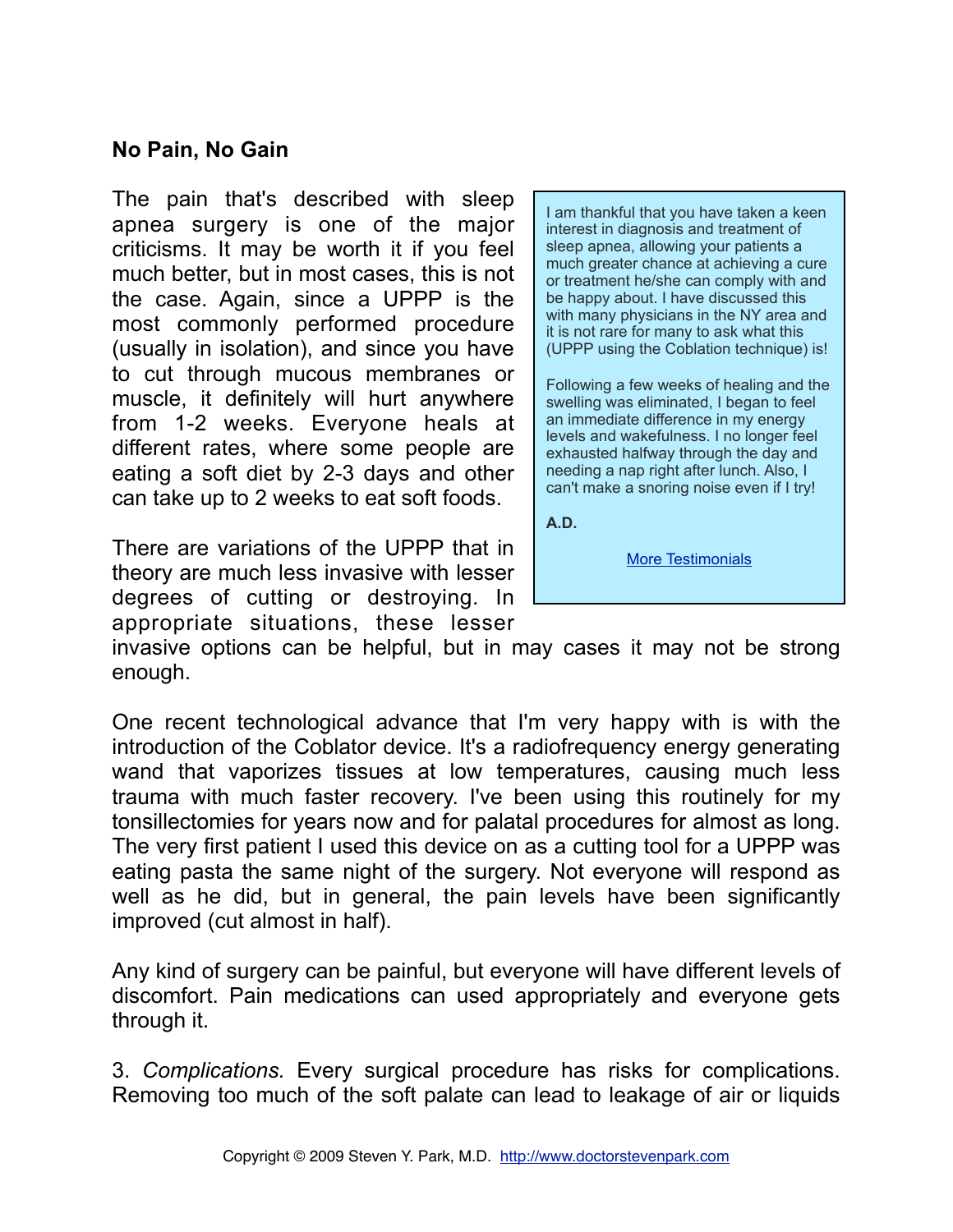into your nose on a permanent basis whenever you talk or swallow. This is a rare complication that's been described in the textbooks since the UPPP was first described. It's very rare now, and even it it does happen, it's usually temporary and goes away after a few weeks or months. Worse case scenario, a variation of a cleft palate procedure can be performed (this is rarely ever needed). For tongue procedures, there can be tongue weakness, numbness, lip or tooth numbness, or needing a root canal. There can also be bleeding, airway issues, allergic reactions or problems with anesthesia. Although complications are rare, it's never zero.

It may sound counterintuitive, but you want to go to a surgeon that's experienced complications. If he or she never had a complication, will they be able to handle it when the first one occurs while you're on the table?

When I was a resident in training, I didn't like performing uvulopalatopharyngoplasties (UPPP), since waking up patients was more difficult and there was definitely a higher chance of complications such as bleeding, airway obstruction and anesthesia complications. When I first started practicing about 10 years ago, I remember performing a standard UPPP, and due to sudden airway obstruction after removing the breathing tube, I had to perform an emergency tracheotomy. This is where I had to make a hole in the windpipe just below the voice box and place a breathing tube. He did fine, and the tube was removed quickly, but that was a defining moment for me. Do I continue doing these type of procedures, or can I figure out why this happened, and make sure it doesn't happen again?

Fortunately, I did the latter, and after devouring the research literature, I came across a number of articles describing what's called multi-level surgery, meaning operating on all the different areas of obstruction simultaneously, or in stages. After applying these methods, and whenever I perform simultaneous tongue base procedures, patients wake up much more smoothly.

Yes, there are potential complications with any surgical procedure. There's risk to everything. There's also a risk of not doing anything at all. If you are not able to use your CPAP machine or your dental device, you're at a higher risk of developing heart disease, heart attack, or even stroke. You could also be run over by a car while crossing the street, but that doesn't prevent you from being extra cautious while still crossing the street.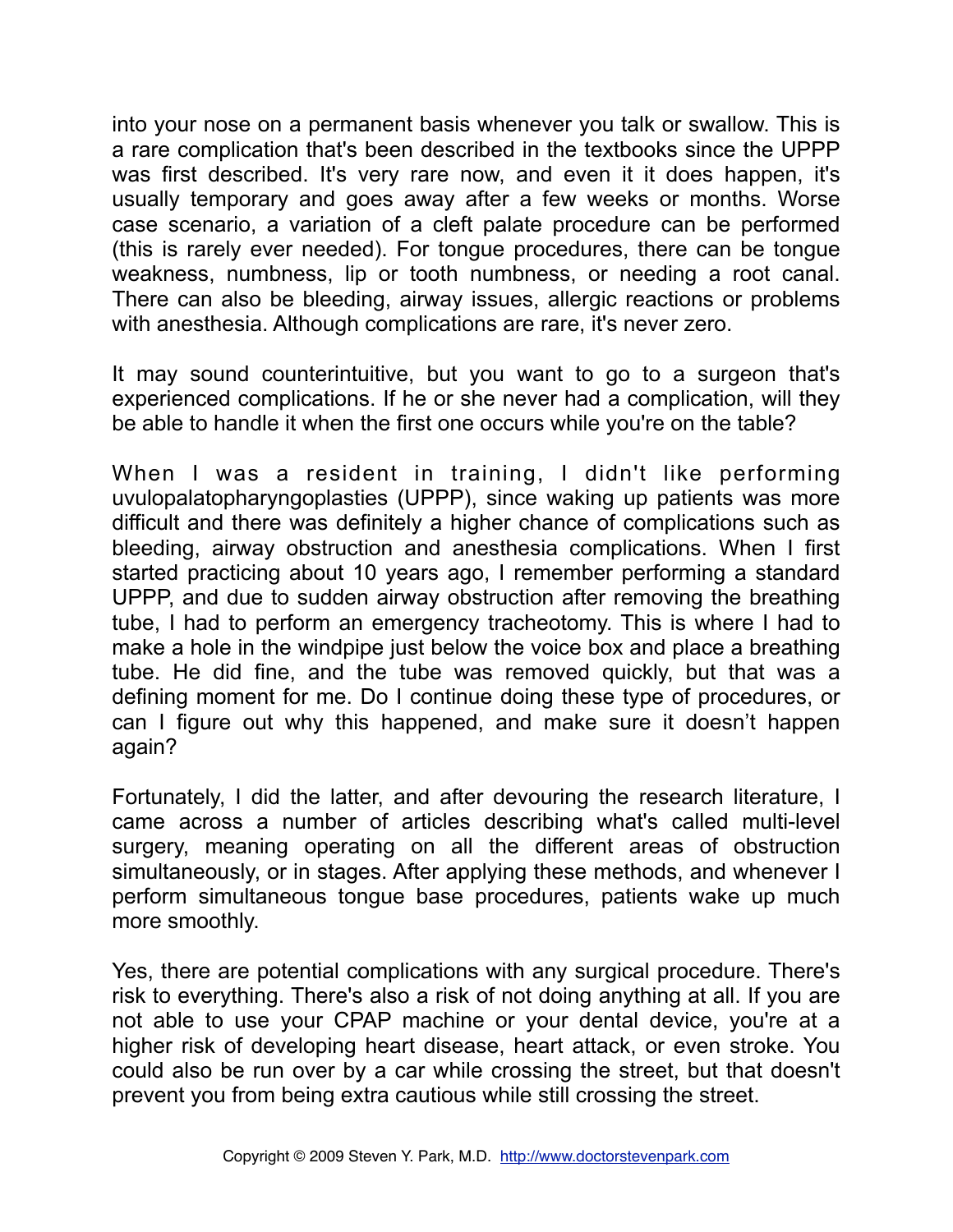4. *Even with successful surgery, there's a high likelihood of recurrence.* This is true, especially if you gain weight. But some people are not overweight at all and are very thin, with severe sleep apnea. If you undergo surgery and are able to lower your number from 45 down to 12, you'll be very happy, but not completely. If you did nothing, your body in general tends towards worsening sleep apnea. Think of a diagonal line from left to right that gets higher and higher as you get older. What surgery does, when it works, is to shift the entire line downwards, in parallel with the original line. It won't cure you completely, but lowers the severity enough to make you feel much better and have a much better quality of life, even if you gradually worsen later in life.

5. *Sometimes the AHI becomes worse, or it's harder to use CPAP*. On occasion, I have seen the AHI worsen after performing UPPP surgery only. This makes sense, since you've only addressed one of multiple areas of collapse. Think of it as a tube with multiple valves. When you open up one area, air flows much more forcefully, causing a collapsable area downstream to obstruct even more. Whenever the tongue is addressed, I haven't seen the AHI ever get worse.

Although there are isolated reports of not being able to use CPAP after UPPP, this is very unusual. I have yet to see this happen (no one has ever complained to me about his), although it is theoretically

When I read the article "Tired of Being Tired" in Dr. Park's January 2006 newsletter, I felt like the article was written about me. Two years ago, I went to Dr. Park with chronic throat pain and having suffered through multiple respiratory infections that year. I had expected that I would require a tonsillectomy, but to my surprise, Dr. Park was scheduling a sleep study.

Dr. Park suggested that my chronic throat pain (due to acid reflux during sleep) was only one of many symptoms of Obstructive Sleep Apnea (OSA). Although I was a young, thin, fit female (having run a marathon that year), I was constantly fatigued, suffered from throat pain/stomach problems, and mild depression. I have a very stressful job, which is how I explained away all my aches and pains. Little did I know that I had a potentially life threatening condition that had been ignored for years by other doctors.

Over the course of that year, I tried various non-surgical options for my OSA (CPAP, facial exercises, a dental instrument. etc.) with little relief. It was determined that I would require a number of procedures to correct how my airway collapsed and obstructed my ability to breathe. I had such faith in Dr. Park, that despite the number of procedures I was going to undergo, I truly believed I was in good hands.

This surgery was life changing. Amazing how 20+ years of sleep deprivation can impact you. Dr. Park ... gave me a new lease life. I no longer suffer from the multitude of health problems I used to. I no longer struggle to focus and have clarity in thought. I have an incredible amount of energy and don't miss those days where I felt I could fall asleep right where I stood at the time. Even my relationships with my family, friends, coworkers, etc. have improved because I am no longer constantly exhausted and irritable.

I thank Dr. Park and his team for all of their work and continued efforts to raise awareness of sleep apnea. They are truly lifesavers.

Helju Nommik

**[More Testimonials](http://doctorstevenpark.com/about/testimonials)**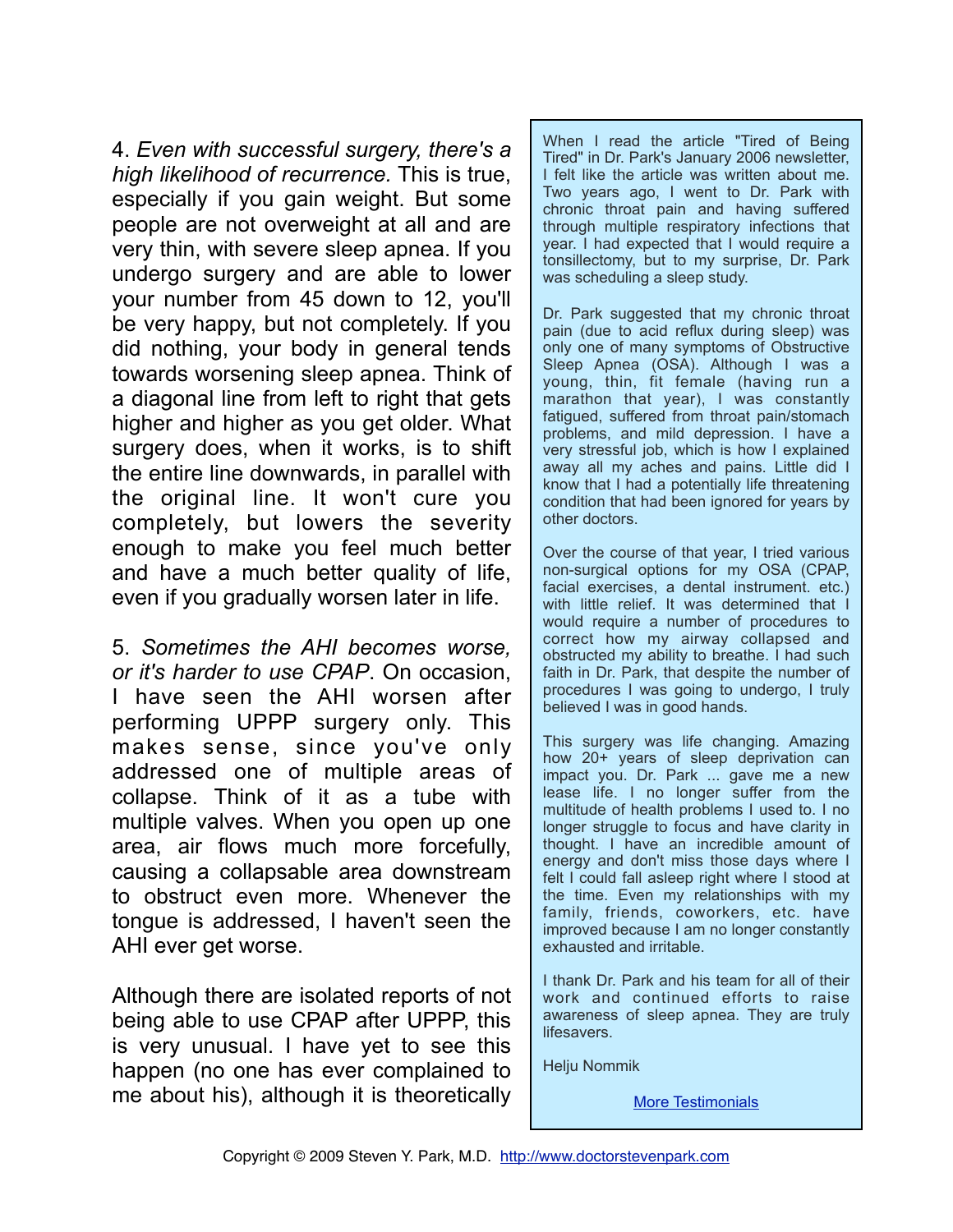possible. Anatomically, and physiologically, this is difficult to explain.

## **The Pros of Sleep Apnea Surgery**

Here are few reasons why surgery may be a viable option:

1. Since CPAP compliance is so low, surgery, despite its' less than optimal success rates, is better than nothing. Having an AHI of 9 is better than untreated sleep apnea with an index of 45.

In a study performed at a VA hospital, they followed sleep apnea patients who were placed on CPAP vs. patients who underwent a UPPP only. After a few years, they found that people on CPAP had a slightly higher chance of being dead. What this shows is that even with only a 40% success rate for UPPP only, overall, it was much better than the low levels of CPAP compliance and usage.

Under ideal situations (or under research protocols), CPAP compliance can be pretty good. It can be as good as 80 or 90% at one year. But what happens to these people 5 or 10 years later? In my experience, long-term compliance rates are very low. In the real world, if you look at the overall numbers, initial compliance and success rates are less than 50%, and probably much less than that 5 to 10 years later. With intense follow-up and support, and with occasional sleep studies to remeasure the optimal pressures, you have a higher chance of remaining on CPAP, but for the vast majority of patients, they just stop using it.

2. Sometimes, no matter how much you try CPAP, it doesn't help at all. You may be using it every night, with good compliance numbers and little to no apneas, or you may be ripping it off in the middle of the night unintentionally. Maybe you've tried everything there is to get good results for months or even years. Despite what doctors may have you believe, it's not your fault. No matter how good CPAP may be for many people, it won't work at all for certain people.

One word that's used in sleep medicine that I hate is compliance. Compliance is a measure of how much and how effectively you're using your CPAP machine. But this word implies that if you're not compliant, it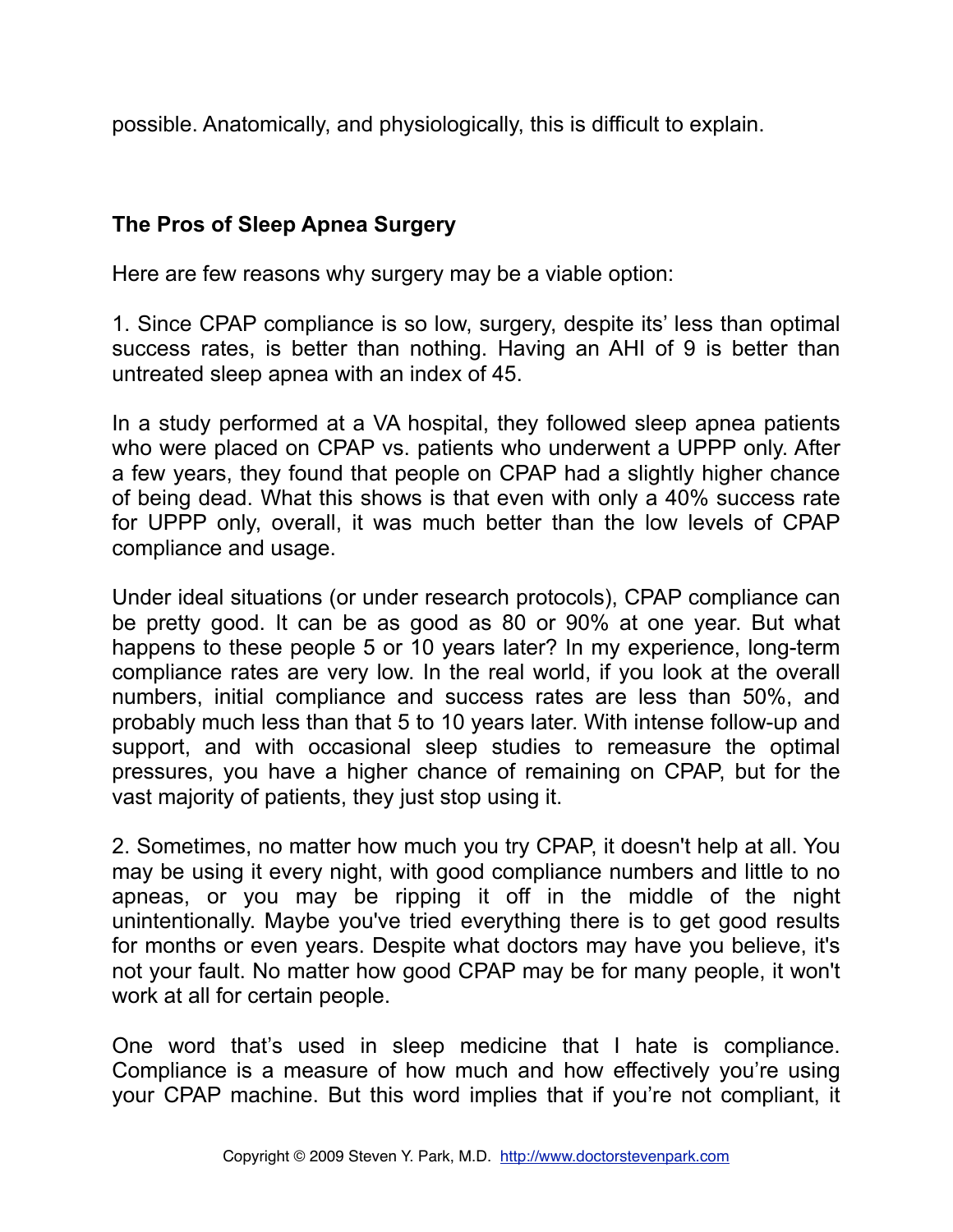your fault that you're not feeling better. Despite all the desensitization and acclimation techniques out there, sometimes CPAP just makes things worse.

3. Perhaps you're doing well on CPAP, but your life situation has changed, and you don't want to use CPAP anymore. You may have heard that there are more surgical options and with advances in technology every day, there must be better options.

4. The feeling of a mask on your face sends you into a state of panic. Many people have claustrophobic episodes when they first try on CPAP. In many cases, good preparatory counseling, and a very slow acclimation process may help, but there are some people that can't stand CPAP no matter how hard you try or which mask you use.

5. Although most CPAP machines are portable, some occupations and lifestyles are not conducive to using CPAP on a regular basis.

To put it simply, Dr. Steven Park is an excellent physician and surgeon, ENT or otherwise. From the initial consultation on my obstructive sleep apnea, to discussion all available options, to preoperative preparation, to the operation itself, post-op, etc. and to follow-up appointments, even over 1 year after the operation, his skill, expertise, care, and concern for the patient is obvious, and in my experience, unparalleled.

He and his staff were always available to answer any question or address any concern (particularly immediately before and after surgery, which can be the most stressful for the patient and their families), and operate a well-run, friendly, and professional practice that other doctors in the city should use as a model for their practices.

I have enthusiastically recommended Dr. Park to many friends, colleagues, and even to strangers! Or to anyone who mentions or asks about an ENT doctor recommendation or ENT issues, and all have had equally good things to say about Dr. Park. I am grateful that I was referred to Dr. Park for my sleep apnea two years ago, and am thankful for everything that he has done for me - truly life-changing.

**Phillip M. Meyer**

[More Testimonials](http://doctorstevenpark.com/about/testimonials)

5. You've also considered or tried dental devices. For the most part dental devices are a good alternative to CPAP for most people with mild to moderate sleep apnea, but there are always some people who absolutely can't tolerate it or have specific dental reasons why they can't use it. Although in theory, it's covered by most medical plans, it's not always the case.

6. People with mild sleep apnea tend not to tolerate CPAP as well compared with those with moderate or severe sleep apnea. Studies have proven this. I see this all the time in my practice. One possible explanation is that if you have only mild sleep apnea, your nervous system is normal or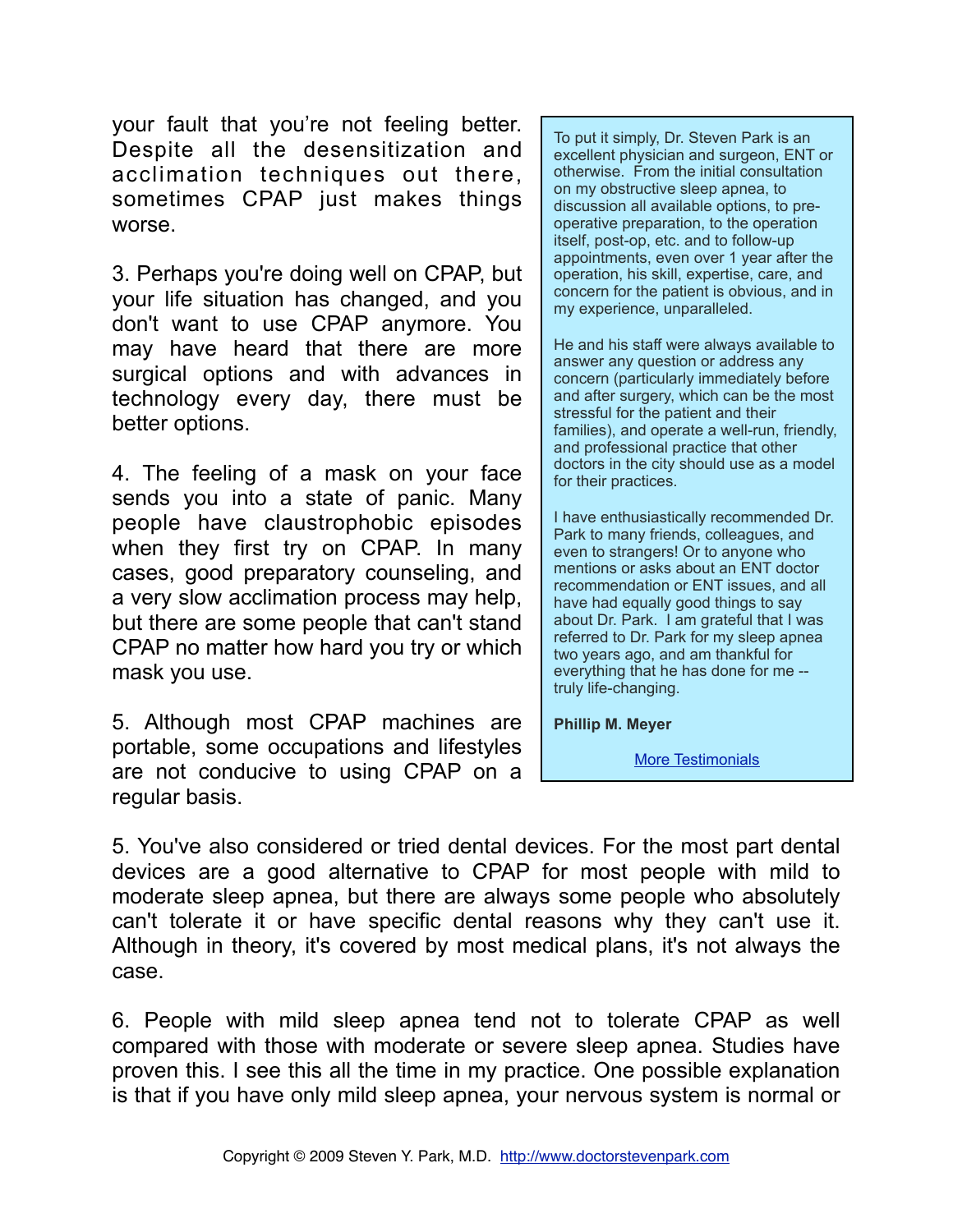overly sensitive, so you'll be woken up by having a mask on your face, whereas if you have severe sleep apnea, your nervous system is diminished, so you won't wake up as much. This is also why you'll stop breathing for so long.

7. Sometimes people elect to undergo nasal procedures to help their breathing. While undergoing anesthesia, some people prefer to maximize their time under anesthesia and take care of the problem once and for all.

## **A Simple Cure?**

There's actually one simple procedure which can cure obstructive sleep apnea instantly and that's the tracheotomy procedure that I describe above. It bypasses the voice box and the throat completely. Anything else that's done to the soft tissues of the throat and tongue is going to be less than optimal. This is why we've hit a plateau with soft tissue surgeries at around 80%. The more aggressively you perform these procedures, the better your success rates, but the more likely the risk of complications. The problem is that there's only so much you can do with the soft tissues within a small space within the mouth. (Smaller than normal jaws is one explanation for why we have sleep apnea in the first place. I discuss this further in my book, *[Sleep, Interrupted](http://www.sleepinterrupted.com)* at [www.sleepinterrupted.com](http://www.sleepinterrupted.com))

Instead of modifying the soft tissues in

A few words of gratitude for the medical care I have received from you since May of this year. First of all you were the first doctor to examine me and accurately identify the combined problems that acid reflux and obstructive sleep apnea had been giving me. Your initial expectations were born out by several sleep studies at NYU and the course of action determined.

Throughout the experience I have enjoyed your enthusiasm and evident satisfaction at solving my medical problem. Furthermore, I have enjoyed being part of the solution rather than part of the problem; a subtle distinction that belies an important clinical skill. The potential for nervousness at having surgery was replaced by confidence in a practitioner and support staff that run like clockwork. Last but not least I appreciate being treated by a leader rather than a follower in his chosen field and I wish you every success in your career. In retrospect after having three surgical procedures I know that my confidence is well founded.

The recovery from surgery each time was very fast. I sleep like a log, as well as I did using a CPAP machine but free of it. My wife sleeps like a log as the snoring is gone. Stay tuned for longer term benefits.

I count myself fortunate to have been treated by Westside ENT and as you know have already referred a friend to your practice. I will continue to recommend you and Westside ENT to people I know and will be happy to relate my experiences to prospective patients for the procedures I have had.

A big thank you also to Kathy Shin for handling the health insurance company. What a breath of fresh air to be dealing with someone who has so much integrity.

Many Thanks, Dr. Park

**Michael Killick**

[More Testimonials](http://doctorstevenpark.com/about/testimonials)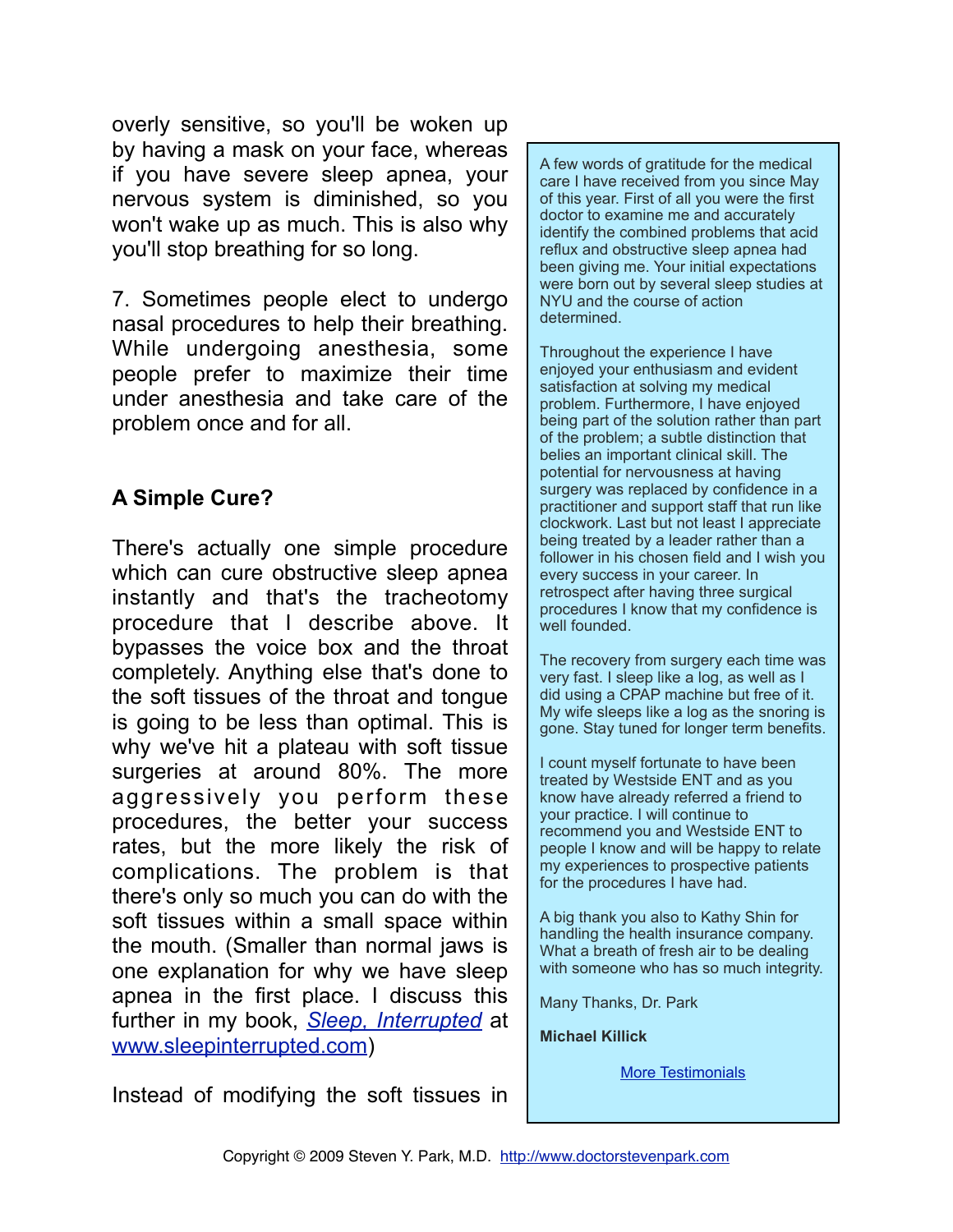the throat, if you enlarge the jaws, then your chances of success is about 90-95%. This is called maxillo-mandibular advancement. It's a much bigger operation with longer recovery, but in experienced hands, well worth it. For an interview with Dr. Kasey Li on maxillo-mandibular advancement surgery, go to<http://www.doctorstevenpark.com/mma>.

## **Finding the Right Surgeon**

This is really challenging since all ENTs by definition, do sleep apnea and upper airway surgery, but not all ENTs truly understand or appreciate upper airway anatomy and how all the different areas are all connected. Here are some tips and thoughts on finding a surgeon if I had to recommend someone for my family who lives very far away:

1. Does the surgeon use the Friedman criteria to determine potential success rates of UPPP alone in addition to every other exam finding? Can they be honest with you regarding success rates for UPPP alone, rather than a "lets try it and see" approach?

2. Does the surgeon feel comfortable performing tongue base procedures? There are a number of different tongue base procedures and you don't have to be an expert at everything. However, they have to understand and appreciate the importance of addressing this area.

3. Does the surgeon examine your upper airway with a thin camera sitting up and lying flat on your back to see how much the soft palate and tongue falls back? Honestly, I don't know anyone that's doing this routinely, but there has to be someone out there, since it's such a simple, as well as valuable exam finding that's very helpful in finding out where the collapse is happening. Rather than do this, some surgeons will recommend placing you under general anesthesia to see where the obstruction is happening, especially when your muscles are more relaxed. I started doing this many years ago when it was first described, but it didn't give me any more information than what I already knew. So I don't do this anymore.

Another way of figuring out where collapse and narrowing is happening is to undergo a CT or an MRI of the neck and throat. In most cases, you'll see more narrowing behind your tongue BECAUSE you're lying flat on your back! A good thorough exam with a thin flexible fiberoptic endoscopic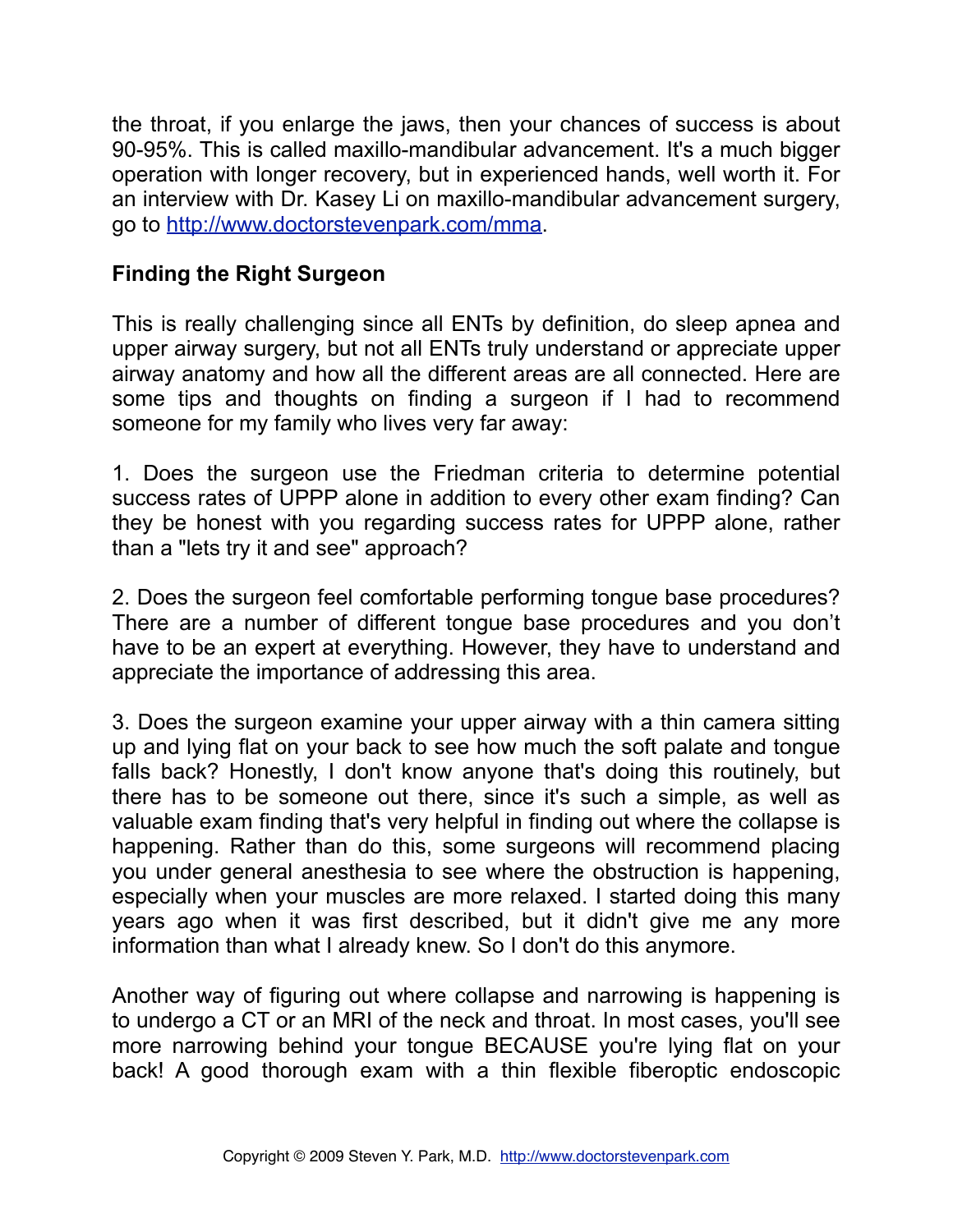camera can show you everything that sleep endoscopy or imaging studies can, without radiation or anesthesia.

3. What's the backup plan in case the procedure doesn't work? It's important to anticipate the worst case scenarios and have a plan of action, if necessary. If you're thinking of doing a UPPP only, are you willing to undergo a tongue base procedure if the UPPP doesn't work?

4. What's their success rate doing these kind of procedures (all three areas)? How do they define success?

5. What kind of complications have they had, and what are some of the possible complications from the proposed procedure(s)? If your surgeon doesn't have any experience with complications, you don't want to be the first one.

6. How many of these procedures have they done? Don't get too impressed with high numbers. Someone who's done 10 well is better than someone who's done 1000 poorly. These surgical techniques are not difficult. It's the proper selection of patients and the right area of the upper airway that you address which ultimately determines the outcome, not how many you've done. This is not microsurgery or brain surgery.

7. How closely does he or she work with a sleep doctor or a dentist?

8. Can you talk to other patients that have undergone the same procedure?

## **Do Your Research**

Undergoing sleep apnea surgery is not something to be considered lightly. It definitely should not be your first choice, but should not be dismissed completely either. It's never a matter of, "does it work?" Rather, it should be, "How well do the specific procedures fit my anatomic needs?"

Different people will reach this decision point at different times during their journey. Surgery is not for everyone, but for certain selected people with obvious anatomic narrowing who can't tolerate or refuses CPAP, then a consultation with a knowledgeable ENT surgeon may be a good option for you. A good surgeon should also be able to tell you that surgery is not a good option for you.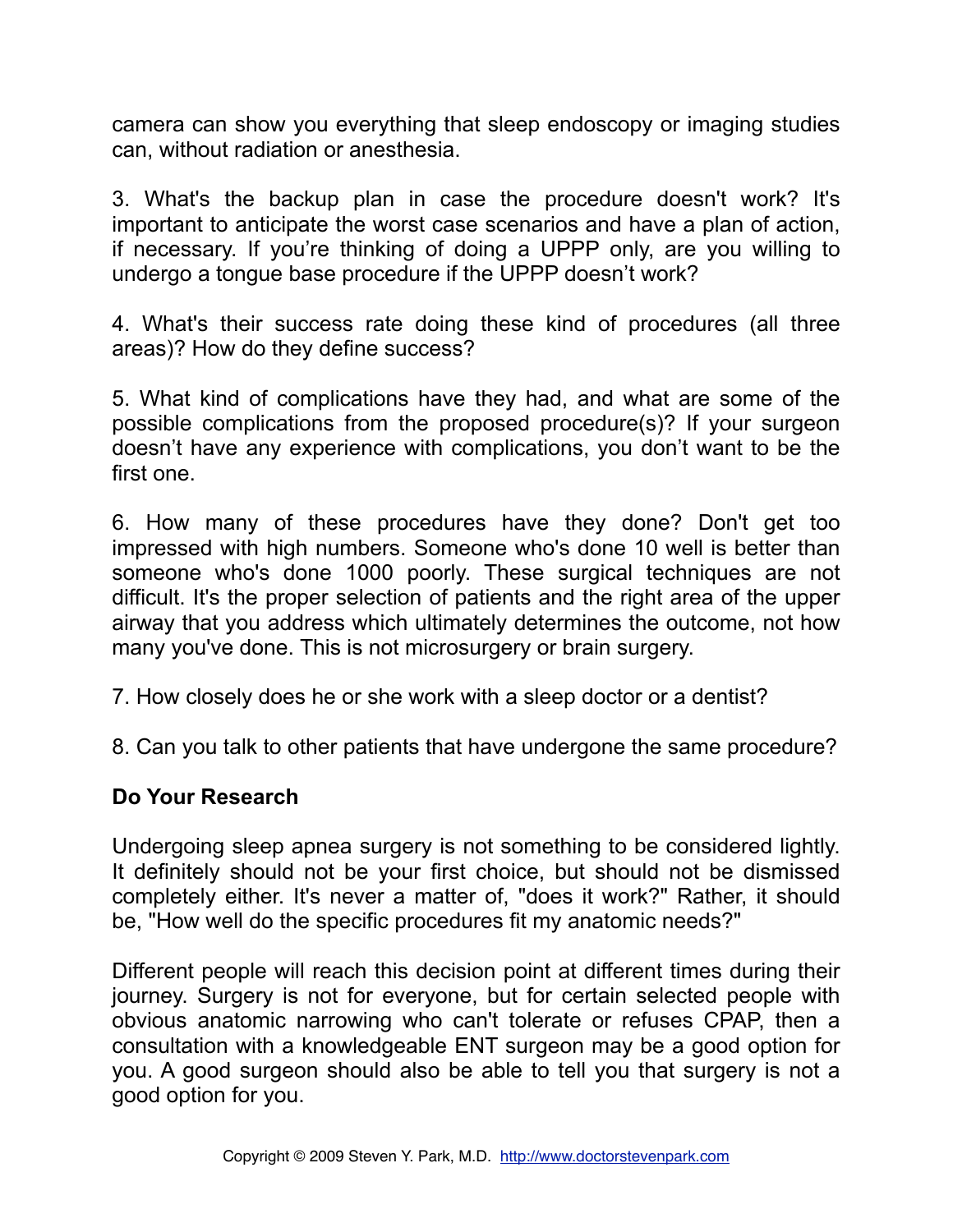As I've said before, you should exhaust all your CPAP or dental options first, since there are systematic ways of helping the vast majority of people who struggle with these devices. But if you're seriously considering surgery, first find a surgeon that you trust, and develop a working relationship with him or her. Don't think of your surgery as a one time "fix." Your goal is to significant improve the quality of your life to the point where you won't need CPAP or dental devices. However, be prepared for possible fine-tuning or touch up procedures, although this is not that common.

## **Educate yourself**

Don't go entirely by what your doctor or surgeon tells you. There's a wealth of information that's available in books and on the internet. Yes, there's a lot of junk on the internet, but if you focus on reputable sites such as the American Academies of Otolaryngology - Head & Neck Surgery, Sleep Medicine or Dental Sleep Medicine, you'll get high quality information. Get involved in sleep apnea support groups such as [www.apneasupport.org](http://www.apneasupport.org), [www.cpaptalk.com,](http://www.cpaptalk.com) and [www.sleepguide.com](http://www.sleepguide.com).

My main mission is to educate and empower as many people as possible about the seriousness of sleep-breathing problems and how they can better navigate the maze of different options and opinions. Hopefully you found this information helpful. Regardless of which option you choose to treat your sleep apnea, the key is to take action and be persistent. Thanks for reading this report and I wish you all the best.

Dedicated to helping you breathe better and sleep better,

### **Steven Y. Park, M.D.**

**p.s.** If you want to learn about the real reasons for sleep apnea and not the generic information that's copied over and over, check out my book, *[Sleep,](http://www.sleepinterrupted.com)  [Interrupted:](http://www.sleepinterrupted.com) A physician reveals the #1 reason why so many of us are sick and tired* (at [www.sleepinterrupted.com\)](http://www.sleepinterrupted.com). It's been endorsed by numerous New York Times best-selling authors such as Dr. Christiane Northrup, Dr. Dean Ornish, Dr. Mark Liponis, and Mary Shomon.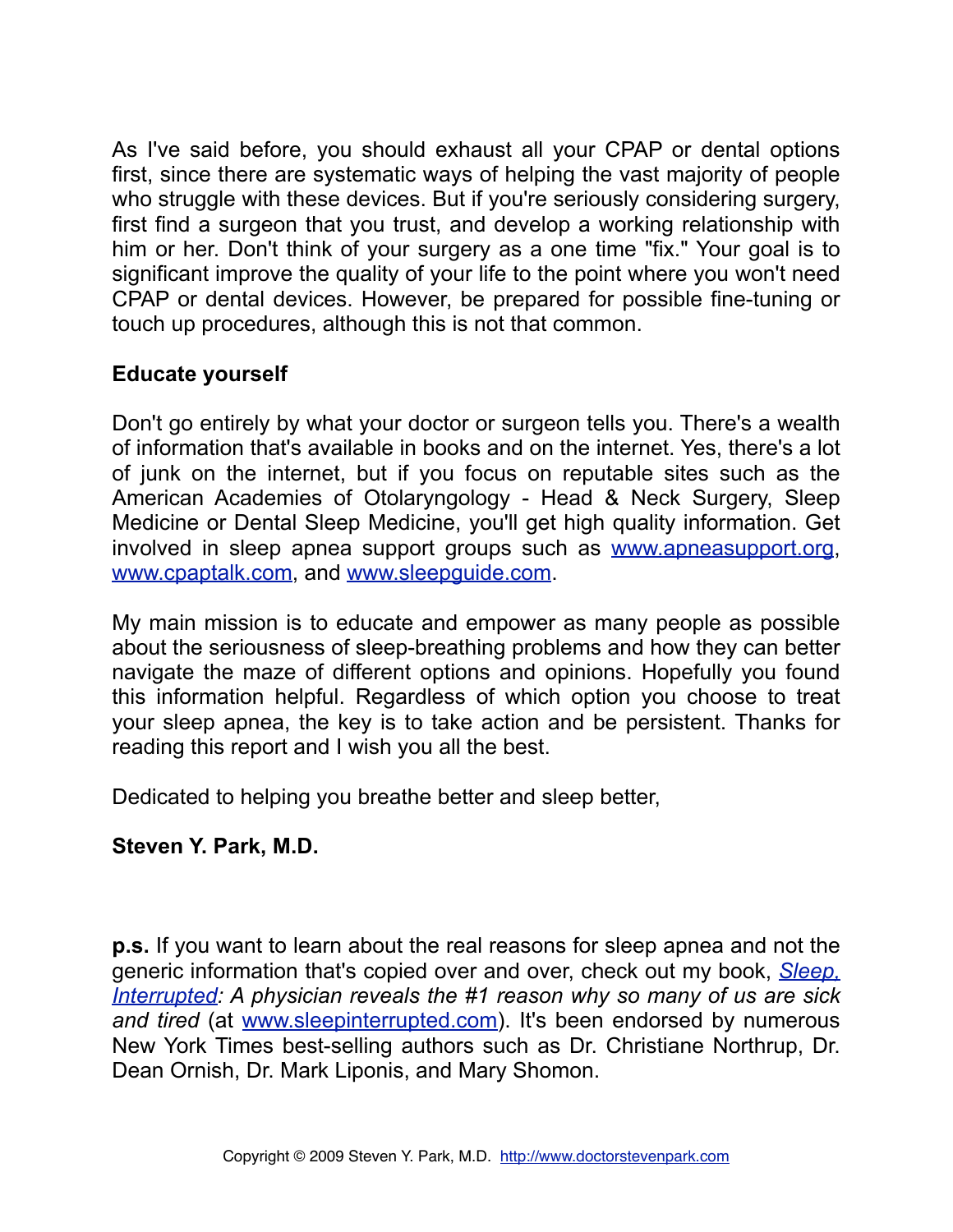#### **By reading this book, you'll:**

- know more about obstructive sleep apnea than most doctors
- discover why only humans are susceptible to sleep apnea

• find out how you can be severely tired and have a sleep-breathing problem, but not obstructive sleep apnea

• discover how sleep-breathing problems can cause or aggravate ADHD, depression, anxiety, menopause symptoms, headaches, TMJ, weight gain, heart disease, heart attack or stroke.

- learn step by step action steps for conservative options without ever seeing a doctor
- discover the truth about snoring procedures
- learn about all the mainstream options for treating sleep apnea as well as all the major surgical options.

**Read What New York Times Best-selling Authors Say About** *[Sleep, Interrupted](http://www.sleepinterrupted.com)***:**

"There are many good books on better breathing. But none of them address why you need to breathe well when sleeping. Let Dr. Steven Park, an ENT physician, show you how you can breathe better while sleeping. Not only will this improve your energy, it can also save your life."

 • **Christiane Northrup, M.D.**, Author of New York Times bestseller, *The Wisdom of Menopause* 

"Both patients and physicians must read Dr. Park's unique and enlightening perspective on health issues related to poor breathing."

 • **Dean Ornish, M.D.**, Author of New York Times bestseller, *Dr. Dean Ornish's Program for Reversing Heart Disease* 

"The unique concepts presented by Dr. Park questions traditional models of health and disease and challenges physicians and patients alike to be inspired towards better health.

 • **Mark Liponis, M.D.**, co-author of New York Times Bestseller, *Ultraprevention*

"Dr. Park's book offers not only a fascinating look at the critical role sleep plays in health and wellness, but practical advice to help resolve health- and energy-sapping sleep problems."

 • **Mary Shomon**, author of the New York Times bestseller, *The Thyroid Diet: Manage Your Metabolism for Lasting* Weight Loss

• find out if you're a candidate for surgery

If you order now, you'll also receive a free e-book (a \$20 value), along with two free interviews (mp3 format) titled: How to beat the sugar habit before it beats you, and How to beat insomnia without using medications (both for \$40). Go to [sleepinterrupted.com](http://www.sleepinterrupted.com) to order today.

#### Here are some more reviewer's comments from Amazon about my book:

I met with Dr. Park and from the moment I picked up the book in his waiting room, I knew I was destined to change my thinking about many factors affecting my health. I only had time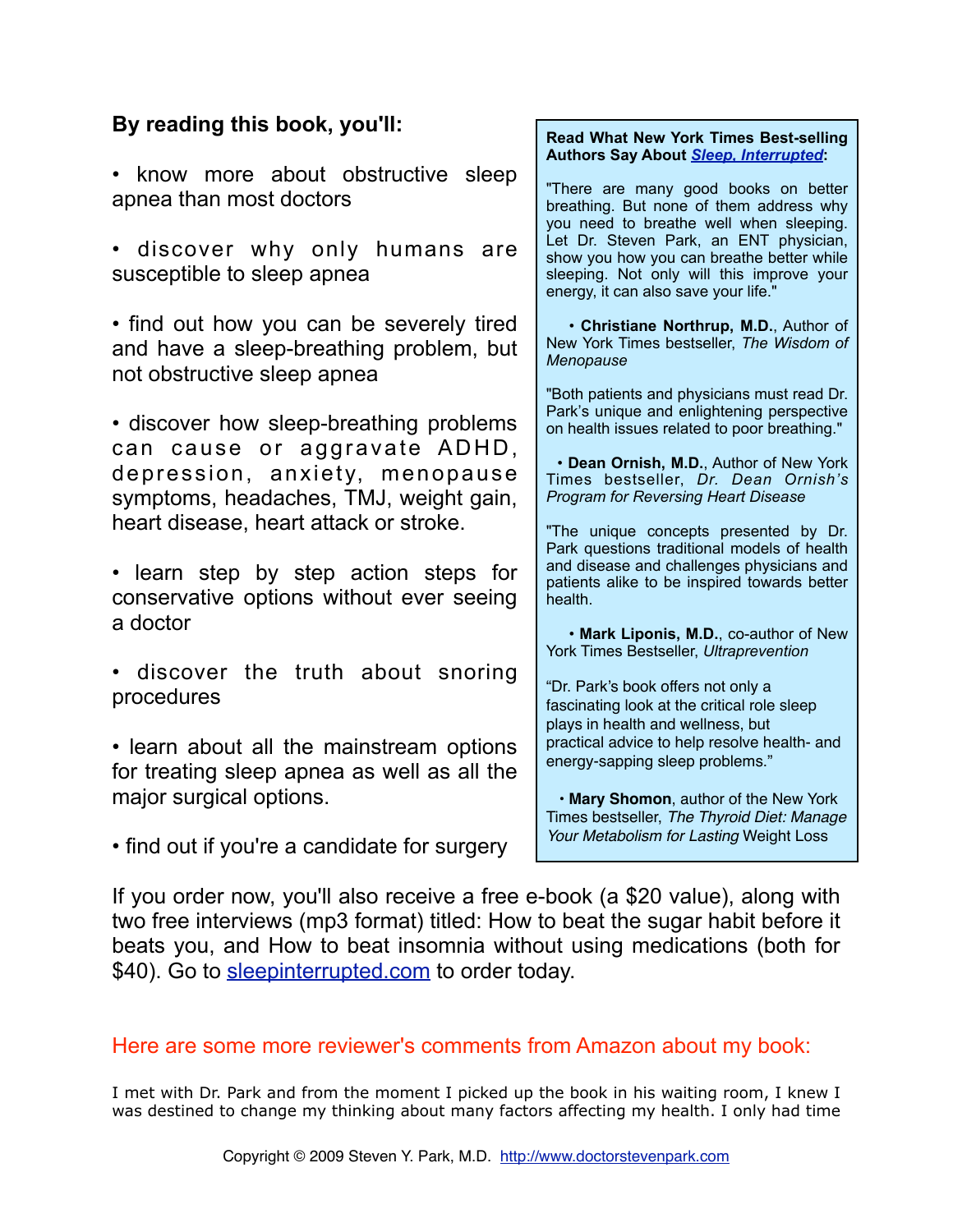to read the first chapter, and just like the time I met my husband, the "proverbial clouds parted and I saw the light." Dr. Park takes you on an amazing journey to self-realization, self-acceptance, and finally, self-help. He points out the many possible causes for your ailments. Most can be traced back to poor sleep hygiene. You will be truly enlightened by what Dr. Park reveals in his book. There's nothing better for you than a good night's sleep, every night - it refreshes, it restores, it may possibly heal. I read this book and gained a wealth of knowledge about my health. I recommend this book for every person who has been told they snore, who cannot seem to get a good night's sleep, and most importantly, for those who wake in the middle of the night frightened and unable to catch their breath. The information helped me and it can help you, too.

#### **J. LaPreta**

\*\*\*\*\*

From Dr. Park's posts on the Sleepguide Sleep Apnea support forum, I recognized his passion about sleep disordered breathing issues and knew that reading his book would be a treat. What I didn't expect was that the book would be disruptive to our understanding of health and wellness generally. At the heart of Sleep Interrupted is Dr. Park's "Sleep-Breathing Paradigm," which he dares to put forward as an explanation for the interrelation and connection of a broad range of common and serious medical ailments that we typically don't see as being interrelated. The implications are enormous, and it behooves anyone serious about the future of our health care system to consider Dr. Park's revolutionary new paradigm.

#### **Mike Goldman**

\*\*\*\*\*

As I began to read Dr. Park's informative and practical book, I had the feeling that I was reading a personal letter addressed to me from the doctor. It seemed that he knew exactly of the struggles and frustration that people with obstructive sleep apnea or upper airway resistance syndrome experience on a daily basis. Moreover, his insights on the Sleep-Breathing Paradigm are nothing short of profound. Yet in addition to the medical analysis, the book is highly practical as well and I implemented several of his suggestions on the first night.

Dr. Park delves into the causes, anatomy, and consequences of unrefreshing sleep in an easy to read, yet detailed style. Anyone struggling with poor quality sleep will benefit from reading this book. I know that I did.

#### **J. Noah**

\*\*\*\*\*

I must admit that I couldn't put the book down before I was finished reading. In my opinion Steven Park is quite unique. The book offers many surprising descriptions of sleep disorders and provides a good insight into them. And his book is very easy to understand without any medical background.

After I had read a number of his posts on the American Sleep Apnea Association's support forum, I just HAD to read his book.